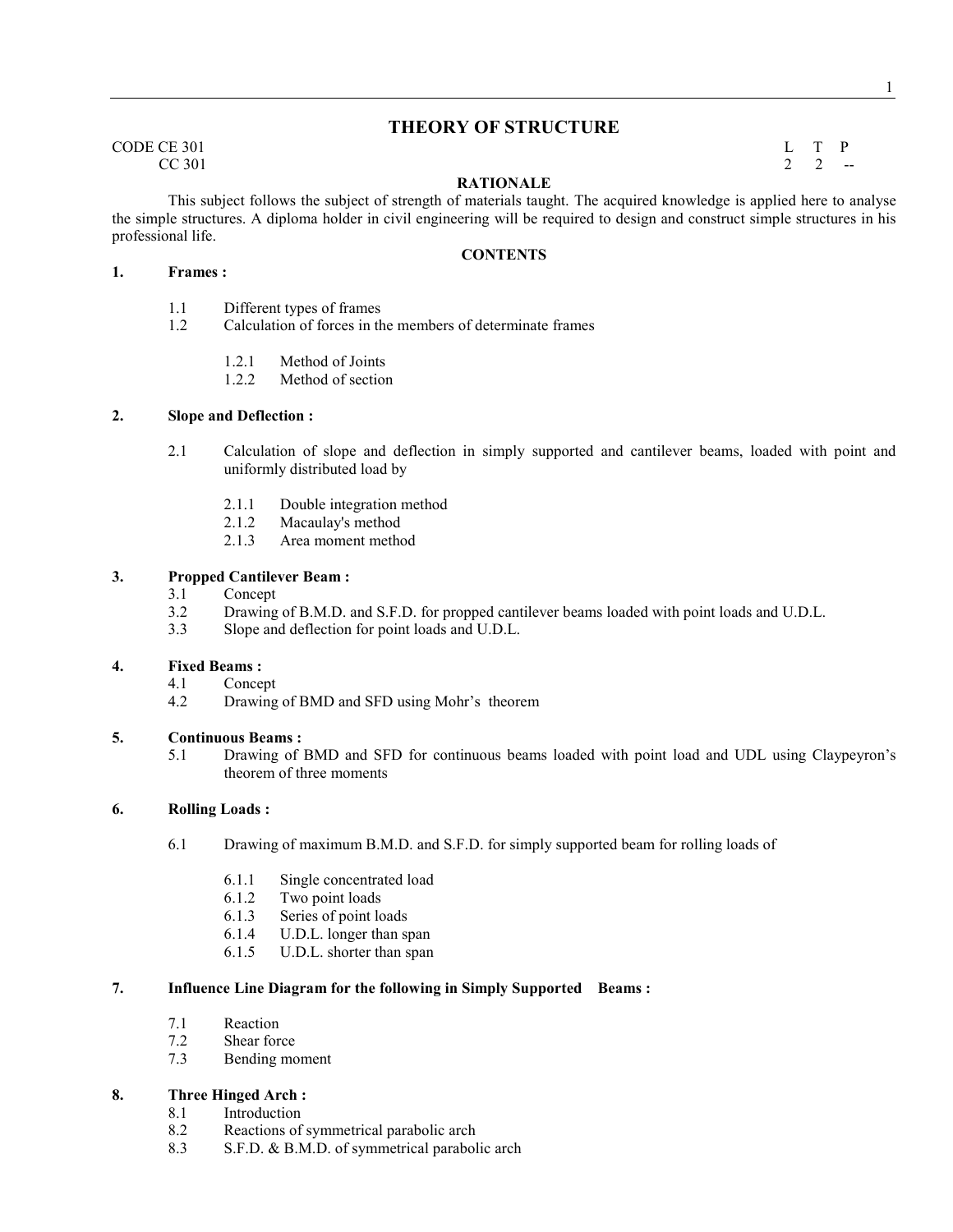## **9. Retaining Walls :**

- 9.1 Types of retaining walls<br>9.2 Stability of retaining walls
- Stability of retaining walls

#### **10. Indeterminate Structures :**

- 10.1 Types of indeterminacy
- 10.2 External and internal
- 10.3 Degree of indeterminacy in beams and pin jointed frames

#### **REFERENCE BOOKS:**

- 1. Strength of Material & Theory of Structures. Vol I & II B.C. Punmia
- 2. Mechanics of Structure S.B. Junarkar.
- 3. Strength of Material S. Ramamurtham
- 4. Strength of Material & Theory of Structures. Vol I & II R.S. Khurmi

#### \* \* \* \* \*

## **DESIGN OF STEEL STRUCTURE**

CODE CE 302 L T P  $CC 302$  2 2  $-$ 

#### **RATIONALE**

 A diploma holder in Civil Engineering will be required to design and construct simple structures in his professional life. This subject covers design of simple steel structure. The student will also learn to use the latest relevant Indian Standard codes in the design practice of steel structures.

**OTE :** All designs are to confirm to the provisions of IS : 800- 2007.

#### **CONTENTS**

#### **1. Introduction :**

- 1.1 Structural Steel
- 1.2 Structural Steel Sections<br>1.3 Steel as a structural mate
- Steel as a structural material
	- 1.3.1 Advantages
	-
- 1.3.2 Disadvantages<br>1.4 Limit State Method Limit State Method
	- 1.4.1 Introduction
		-
		- 1.4.2 Limit state design<br>1.4.3 Limit state of strer Limit state of strength
		- 1.4.4 Limit state of serviceability
	-
- 1.5 Partial safety factor for material strength<br>1.6 Partial safety factor for loads. Partial safety factor for loads.

#### **2. Bolted Connections :**

- 2.1 Types of Bolts
- 2.2 Definition and detailing of Bolts<br>2.3 Types of bolted ioints
- Types of bolted joints
- 2.4 Failure of bolted joints in
- 2.5 Design strength of bolt
	- 2.5.1 Bolts in shear
		- 2.5.2 Bolts in Tension
		- 2.5.3 Bolts in Bearing
		- 2.5.4 Tension capacity of plate
	- 2.5.5 Combined shear and tension
- 2.6 Efficiency of Bolted Joint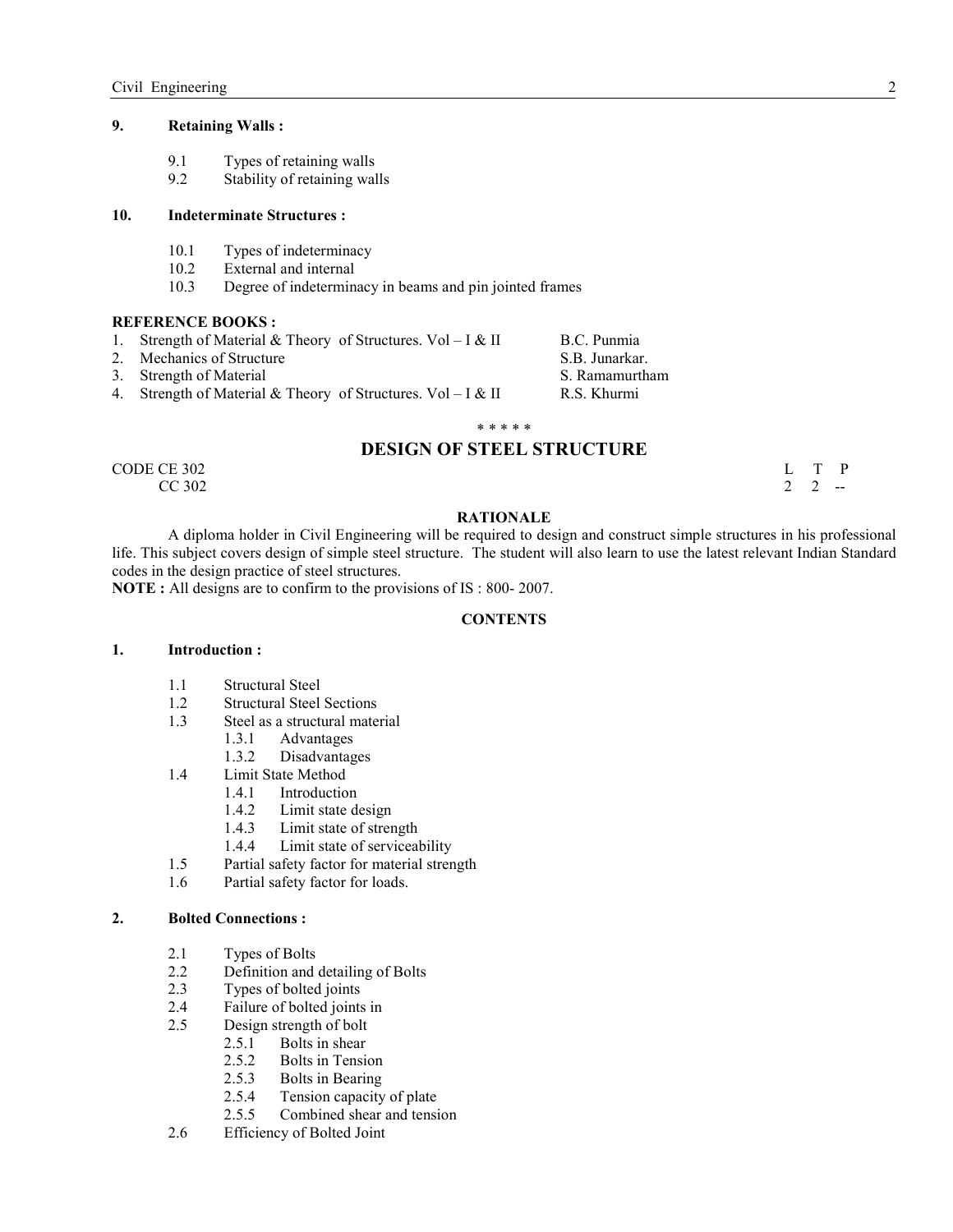## **3. Welded Connections :**

- 3.1 Advantages and Disadvantage of welded joint
- 3.2 Permissible stresses in welds
- 3.3 Types of welded connections
- 3.4 Design of butt and fillet welded connections subjected to axial loads

## **4. Design of Tension Members:**

- 4.1 Net sectional area
- 4.2 Design strength due to yielding of gross section
- 4.3 Design strength due to rupture at net section<br>4.4 Design strength due to block shear
- 4.4 Design strength due to block shear<br>4.5 Design of tension members (flats. a
- Design of tension members (flats, angles and tee sections only.)

## **5. Compression Members:**

- 5.1 End conditions: Effective length, slenderness ratio, radius of gyration
- 5.2 Permissible stresses in compression as per IS: 800-2007<br>5.3 Strength of columns-single and built up sections.
- Strength of columns-single and built up sections.
- 5.4 Design of angle struts.
- 5.5 Design of axially loaded<br>5.5.1 Single rolled ste
	- Single rolled steel section
	- 5.5.2 Built up section
- 5.6 Design of lacing<br>5.7 Design of battens
- Design of battens

## **6. Column Bases:**

- 6.1 Design of slab base
- 6.2 Design of gusseted base

## **7. Design of Beams:**

- 7.1 Plastic methods of design
	- 7.1.1 Plastic section modulus
	- 7.1.2 Shape factor
	-
- 7.1.3 Plastic hinge<br>7.2 Methods of Plastic An 7.2 Methods of Plastic Analysis<br>7.3 Plastic analysis of structures
- 7.3 Plastic analysis of structures<br>7.4 Shear behaviour of steel bear
- Shear behaviour of steel beam
- 7.5 Factors affecting plastic moment capacity.
- 7.6 Design of laterally restrained beams
- 7.7 Web buckling and crippling

## **8. Roof Trusses:**

- 8.1 Basic components of roof truss.
- 8.2 Types of loads on roof truss-
	- 8.2.1 Dead load
	- 8.2.2 Live load<br>8.2.3 Wind load
	- Wind load.
- 8.3 Design of purlins (only angle section for the given load)

## **9. Plate Girder:**

- 9.1 Components of plate girder.
- 9.2 Loads on plate girder.<br>9.3 Sketches of bolted and
- Sketches of bolted and welded plate girder with various types of stiffeners.

## **REFERENCE BOOKS:**

- 1. Limit state Design of Steel Structure Dr.V.L. Shah & Prof. Veena Gore
- 2. Limit state Design of Steel Structure Subramanian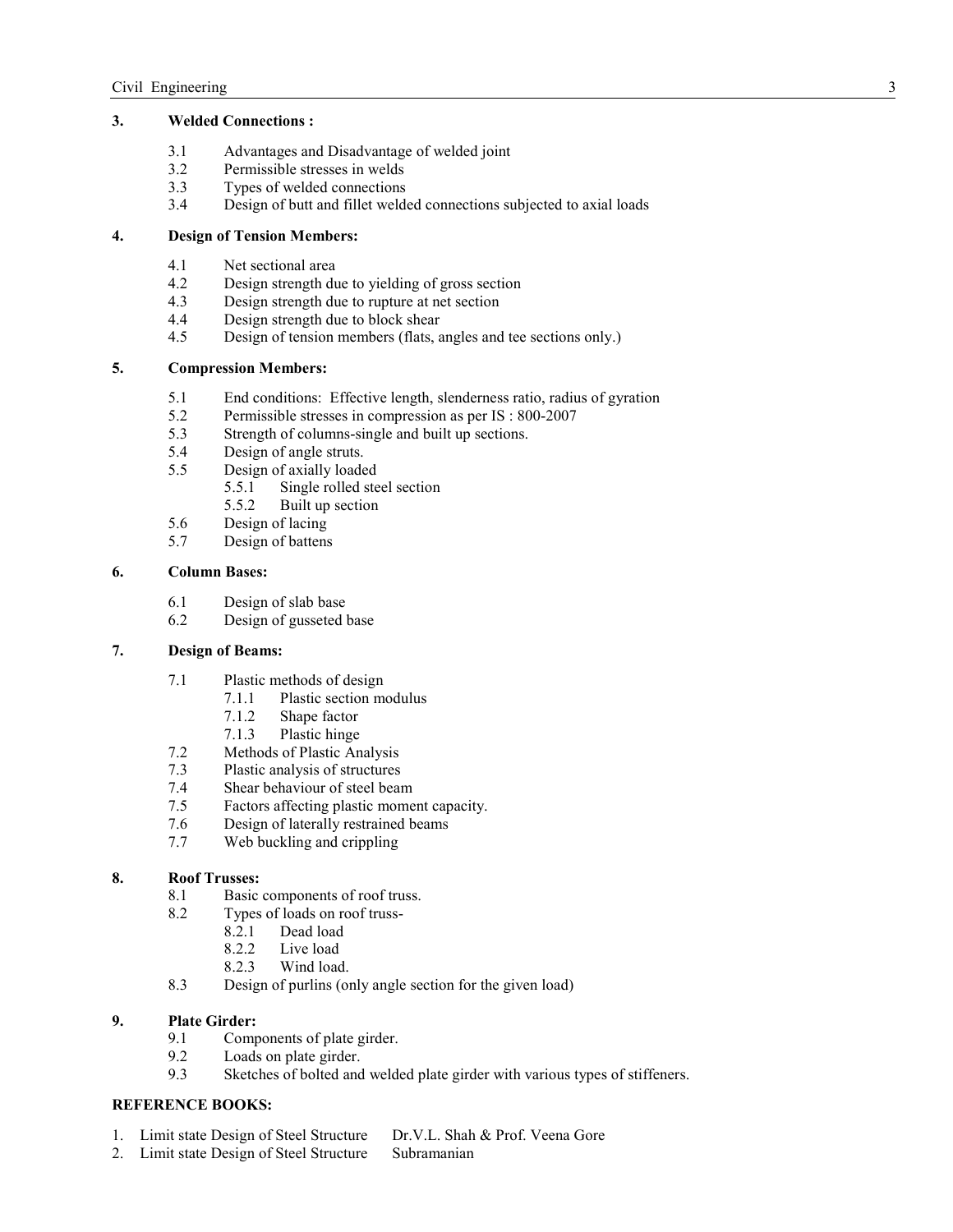## 3. IS 800-2007

4. Steel Table

#### \* \* \* \* \*

#### **DESIGN OF R.C.C. STRUCTURE**

 $\begin{array}{cccc}\n\text{CODE CE } 303 \\
\text{CC } 303\n\end{array}$  $CC\,303$  2 2  $-$ 

### **RATIONALE**

A diploma holder in Civil Engineering will be required to handle simple R.C.C. structures in his professional life, therefore he should be able to design simple structural elements of R.C.C. The student should also learn to use the latest relevant Indian Standard codes in his design practice.

**OTE :** All designs are to conform to the provisions of IS : 456- 2000.

## **CONTENTS**

- **1. Introduction :** 
	- 1.1 Reinforced Cement Concrete- its meaning, constituents, functions and specifications as per I.S..
	- 1.2 Working stress method of design
	- 1.3 Limit state method of design
	- 1.4 Ultimate method of design
	- 1.5 Past practice and present practice for the design of structures.
	- 1.6 Grades of concrete and steel
	- 1.7 Stress strain curve for concrete and steel
	- 1.8 Load factors
	- 1.9 Steel concrete bond, development length, anchorage value
	- 1.10 Effective span, specification of reinforcement as per BIS

## **2. Flexural Members :**

- 2.1 Limit state of collapse<br>2.2 Limit state of flexure
- Limit state of flexure
- 2.3 Neutral axis, moment of resistance, balanced and unbalanced sections
- 2.4 Limit state of shear, nominal shear stress, shear strength of beam.<br>2.5 Design of shear reinforcement
- Design of shear reinforcement
- 2.6 Limit state of serviceability deflection and cracking criteria.
- 2.7 Curtailment of bars

#### **3. Analysis and Design of Beams :**

- 3.1 Single reinforced beam
- 3.2 Doubly reinforced beam
- 3.3 T-beam
- 3.4 Lintel<br>3.5 Cantile
- Cantilever beam

#### **4. Slabs :**

- 4.1 Design criteria as per BIS
- 4.2 Design of one-way slab
- 4.3 Design of two-way slab with corners free to lift

#### **5. Compression Members (axially loaded columns) :**

- 5.1 Limit state of compression
- 5.2 Load carrying capacity
- 5.3 Design of short column (rectangular, square and circular cross section)

#### **6. Design of Footing :**

- 6.1 Critical section for shear and bending moment 6.2 Design of an isolated footing of uniform denth
- Design of an isolated footing of uniform depth for a square column
- 6.3 Layout of reinforcement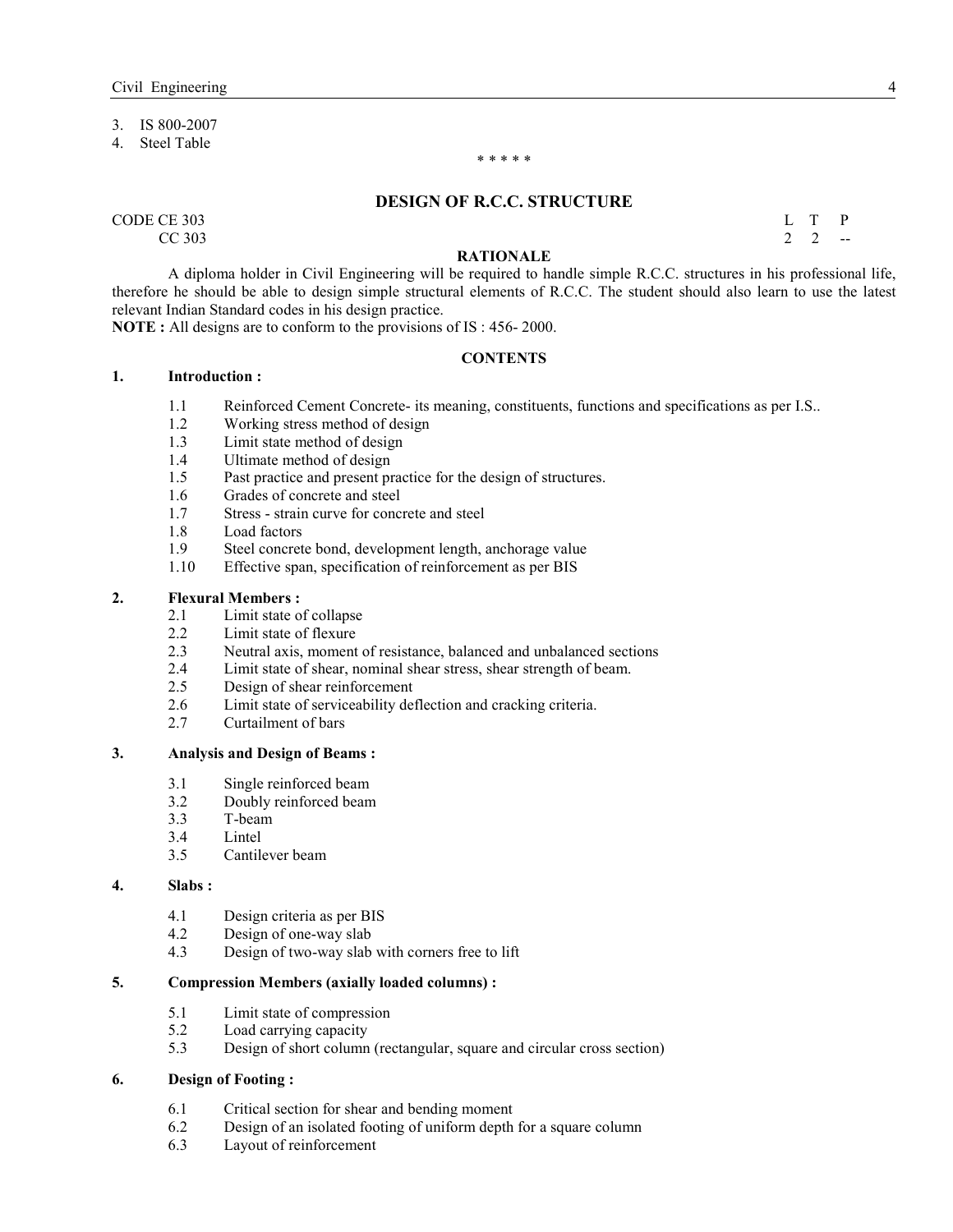## **7. Retaining Wall :**

- 7.1 Types of retaining walls<br>7.2 Design of cantilever type
- 7.2 Design of cantilever type retaining wall<br>7.3 Reinforcement details
- Reinforcement details

### **8. Prestressed Concrete :**

- 8.1 Definition, advantages and methods of prestressing<br>8.2 Losses in prestressing
- Losses in prestressing
- 8.3 Stress calculations for point loads and uniformly distributed load for different tendon positions

#### **REFERENCE BOOKS :**

- 1. Design of R.C.C. Structures B.C. Punmia<br>
2. Design of R.C.C. Structures H.J. Shah
- 2. Design of R.C.C. Structures
- 3. Design of R.C.C. Structures A.K. Jain
- 
- 5. Design of R.C.C. Structures

4. Design of R.C.C. Structures N. Krishna Raju<br>
5. Design of R.C.C. Structures V.L. Shah & S.R. Karve

\* \* \* \* \*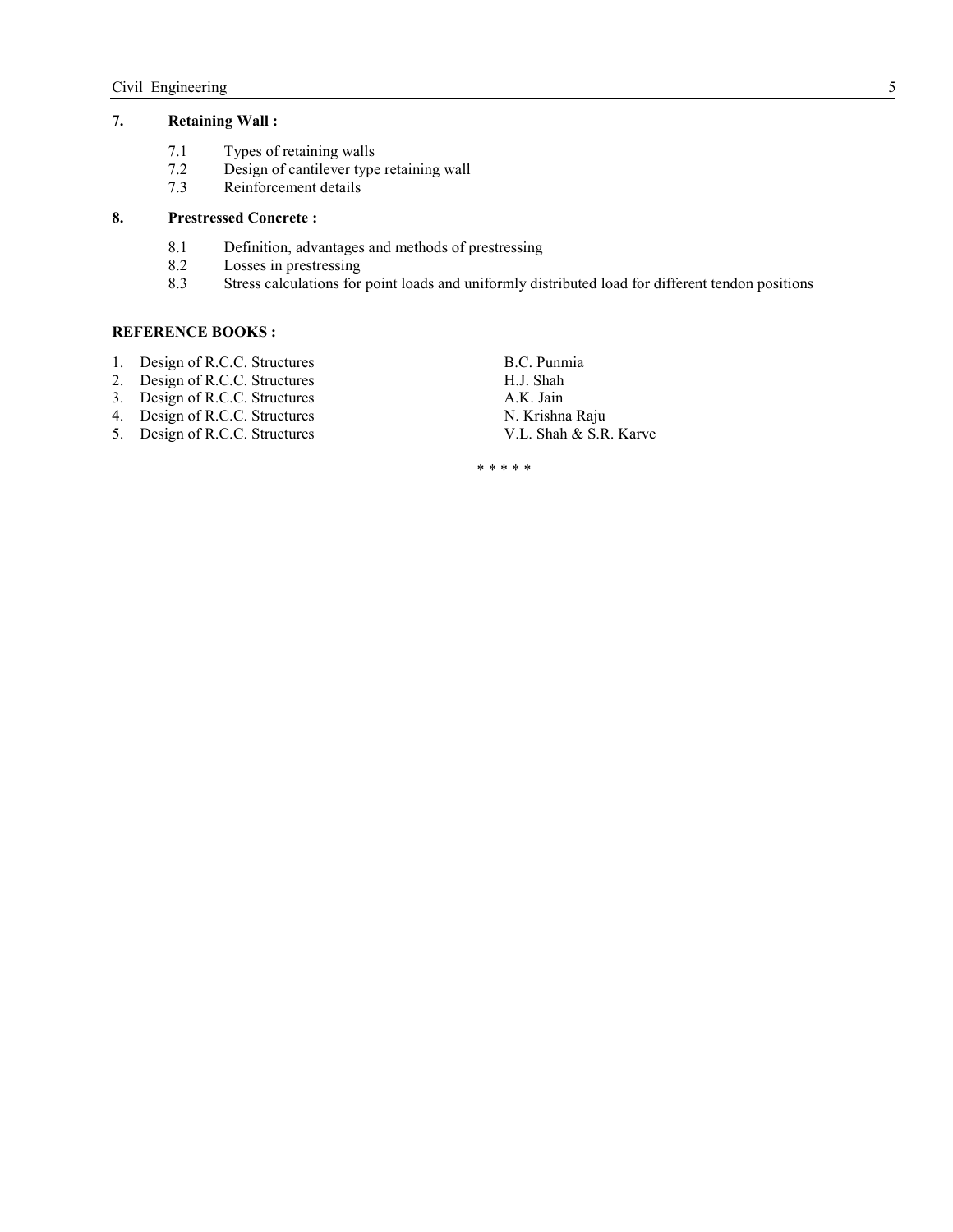## **SURVEYIG -II**

CODE CE 304 L T P

 $2 - 4$ 

## **RATIONALE**

 The important functions of Civil Engineering diploma holder include the jobs of (i) Surveying (ii) Plotting of survey data (iii) Preparation of topographic maps and (iv) Setting out works. Stress has, therefore, been given to the development of the skills in types of surveys including, Theodolite Survey, Tachometry survey that the Civil Engineering diploma holder will normally be called upon to perform. Ability of plotting and preparing survey maps and sections is equally important like fieldwork and so the students are required to be given practice in both.

### **CONTENTS**

## **1. Theodolite :**

- 1.1 Types
- 1.2 Different parts of a Vernier Transit Theodolite
- 1.3 Fundamental axes
- 1.4 Temporary adjustment
- 1.5 Transiting
- 1.6 Swinging
- 1.7 Measurement of horizontal angle (Repetition and Reiteration method)<br>1.8 Measurement of vertical angle
- Measurement of vertical angle
- 1.9 Measurement of the bearing<br>1.10 Prolonging a line
- Prolonging a line
- 1.11 Use as level
- 1.12 Permanent adjustment

#### **2. Traverse :**

- 2.1 Types open and closed traverse
- 2.2 Methods of traversing
	- 2.2.1 Traversing by included angles
	- 2.2.2 Traversing by deflection angles
- 2.3 Latitudes and departures
- 2.4 Balancing of a traverse by
	- 2.4.1 Bowditch's rule
	- 2.4.2 Transit rule
- 2.5 Omitted measurements

### **3. Tacheometry :**

- 3.1 Concept
- 3.2 Methods
	- 3.2.1 Stadia methods
	- 3.2.2 Tangential methods
- 3.3 Anallatic lens
- 3.4 Determination of horizontal and vertical distances by
	- 3.4.1 Staff vertical
	- 3.4.2 Staff normal to the line of sight
- 3.5 Substance bar
- **4. Trigonometrical Levelling :**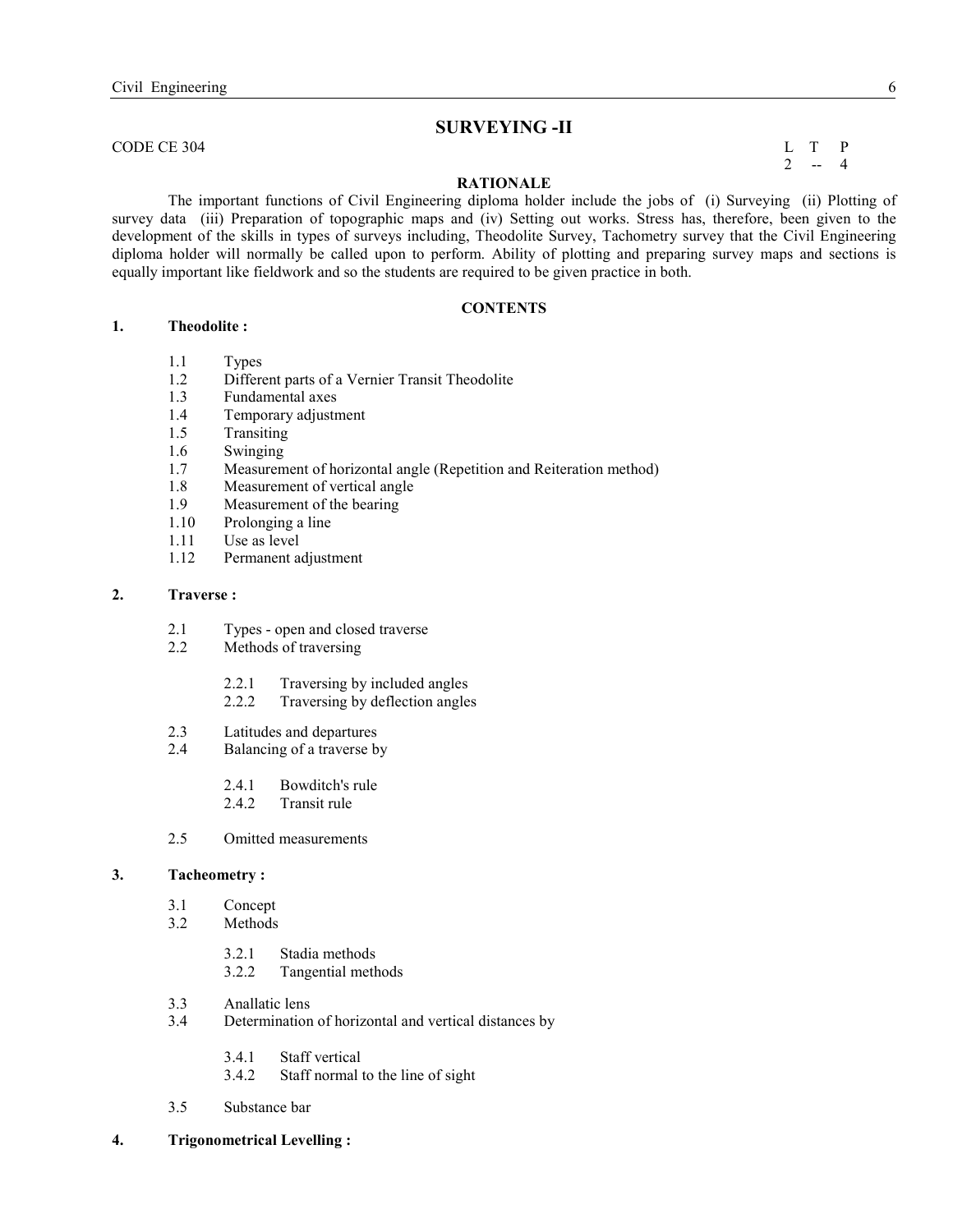- 4.1 Determination of heights and distance of a point<br>4.1.1 Base accessible
	- Base accessible
	- 4.1.2 Base inaccessible

## **5. Curves :**

- 5.1 Elements of simple circular curves
- 5.2 Designation of curve<br>5.3 Radius and degree of
- Radius and degree of curve
- 5.4 Relation between radius and degree of curve<br>5.5 Setting out of simple circular curve by linear
- Setting out of simple circular curve by linear and tangential methods
- 5.6 Vertical curves
	- 5.6.1 Types
	- 5.6.2 Setting out of vertical curves
- 5.7 Transition Curves
	- 5.7.1 Ideal transition curve
	- 5.7.2 Types of transition curve

## **6. Mine Surveying :**

- 6.1 Equipment of mine surveys<br>6.2 The stations and station man
- The stations and station markers
- 6.3 Measurement of distance and difference in elevation<br>6.4 Tunnel alignment and setting out
- Tunnel alignment and setting out

#### **7. Modern Instruments - Brief Description :**

- 7.1 Electronic distance measuring instruments
- 7.2 T-2-Theodolite<br>7.3 Total station
- Total station
- 7.4 Global Positioning system

#### **PRACTICALS**

- 1. Study of parts of theodolite.<br>2. Measurement of horizontal a
- Measurement of horizontal angles by repetition and reiteration method.
- 3. Measurement of vertical angles.
- 4. Measurement of bearing of line<br>5. Prolonging of a line with theodo
- Prolonging of a line with theodolite.
- 6. Running a closed traverse using theodolite, computations, balancing and plotting by Gale's traverse table
- 7. Determination of stadia constants.
- 8. Contouring by Tacheometry of a small area
- 9. Setting out of simple circular curves.
- 10. Determination of height of a distant point by trignometrical levelling

## **REFERENCE BOOKS:**

- 1. Surveying Vol. I & II B. C. Punmia
- 2. Surveying Vol. I & II T.P. Kanetkar
- 3. Surveying Devid Clark

\* \* \* \* \*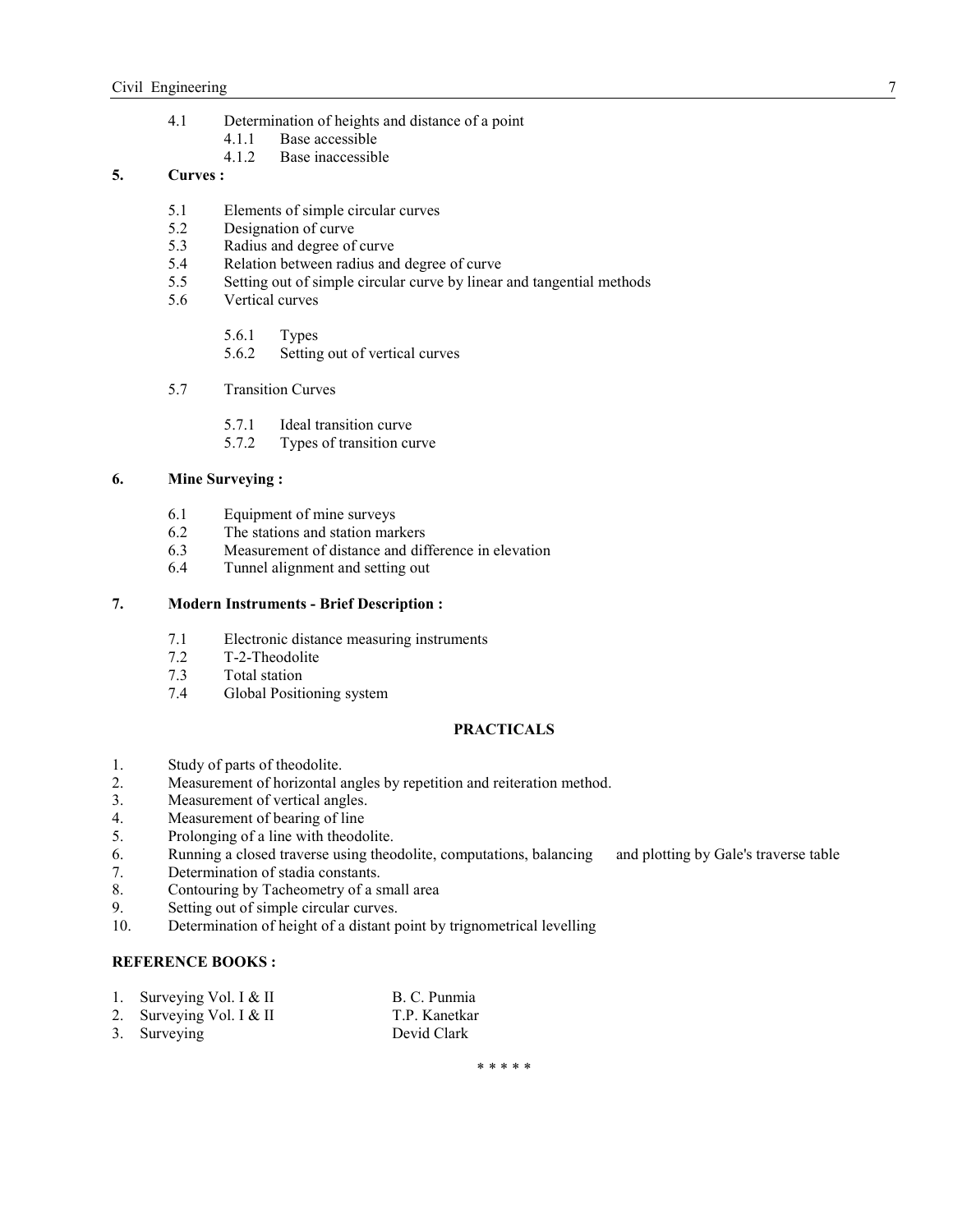## **WATER SUPPLY & SANITARY ENGINEERING**

CODE CE 305 L T P

# $2 - 2$

## **RATIONALE**

 One of the basic necessities of life on this earth is water. Life would be impossible without it and yet it is unfortunately not available to many people in the required quantity and quality. The greater tragedy is the lack of awareness of people about water and sanitary requirements. One of the basic responsibilities of a diploma holder is to educate people in about public health standards followed by planning, design and construction of public health works. First, providing potable water and second, appropriate collection and disposal of waste solids and liquids. The purpose of this essential subject is to make the diploma holder to acquire the knowledge of all public health works and to enable him to construct them efficiently.

#### **CONTENTS**

#### **1. Water Demand and Quantity :**

- 1.1 Water demand per capita for domestic and other uses
- 1.2 Population forecast
- 1.3 Fire demand
- 1.4 Design period
- 1.5 Demands as per B.I.S
- 1.6 Sources of Water
- 1.7 Quality of water obtained from different sources

## **2. Quality of Water :**

- 2.1 Examination of water
	- 2.1.1 Physical
	- 2.1.2 Chemical
	- 2.1.3 Bacteriological
- 2.2 Potability of water
- 2.3 Impurities of water
	- 2.3.1 Suspended
	- 2.3.2 Colloidal
	- 2.3.3 Dissolved impurities
- 2.4 Permissible standard for potable water
- 2.5 Effects of impurities if they are more than permissible limits

## **3. Treatment of Water :**

- 3.1 Flow diagrams of treatment plants
- 3.2 Function, constructional details, working of
	- 3.2.1 Aeration unit
	- 3.2.2 Feeding and mixing devices of chemicals
	- 3.2.3 Sedimentation
	- 3.2.4 Coagulation and flocculation unit
	- 3.2.5 Filtration unit
		- 3.2.5.1 Slow sand filter
		- 3.2.5.2 Rapid sand filter
		- 3.2.5.3 Pressure filter
- 3.3 Chlorination
- 3.4 Chemicals used in treatment
- 3.5 Desalination and defluoridation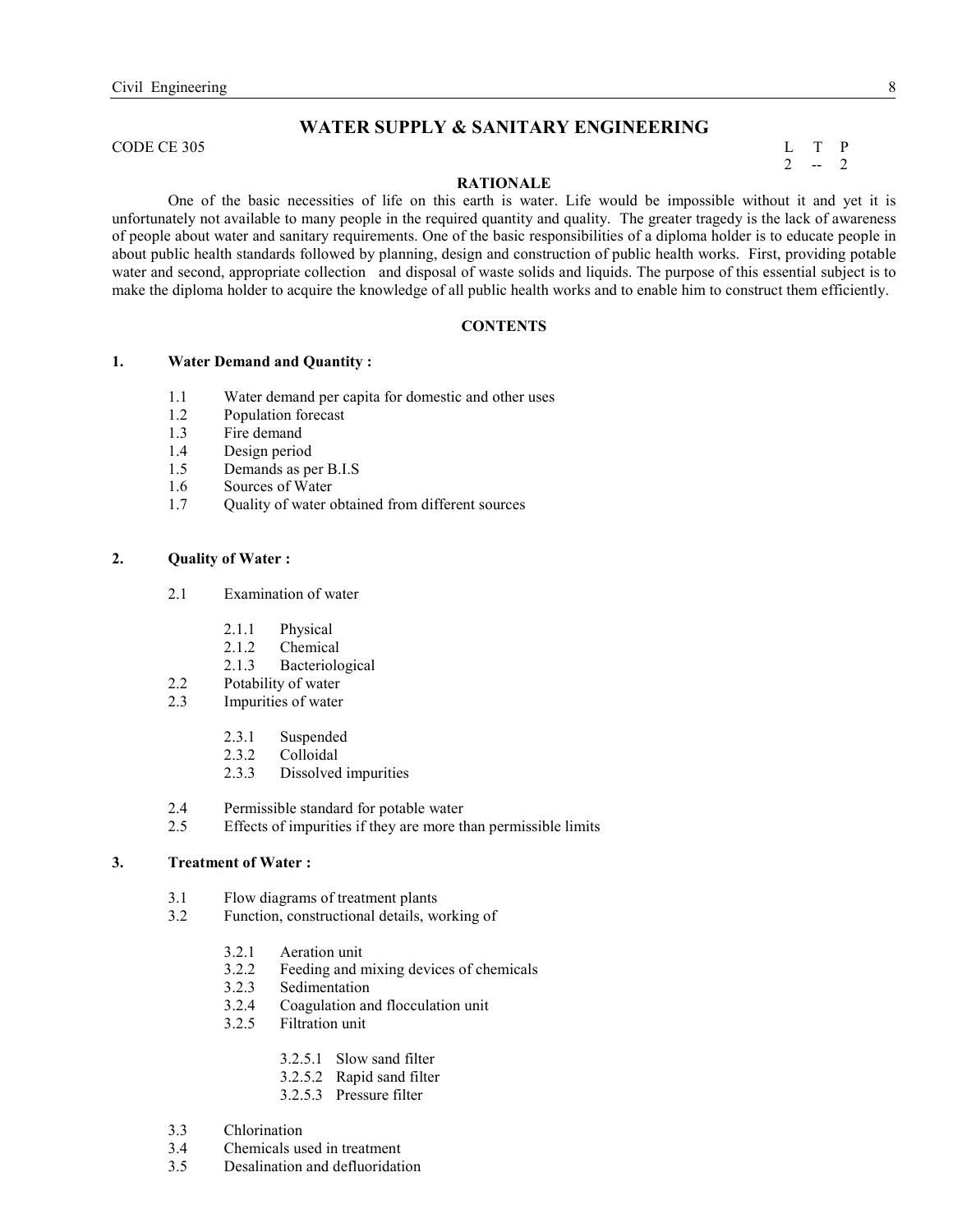## **4. Regulatory Valves :**

- 4.1 Sluice valve (gate valve)<br>4.2 Reflux valve
- Reflux valve
- 4.3 Air release valve
- 4.4 Scour valve
- 4.5 Safety valves
- 4.6 Pressure relief valves
- 4.7 Fire hydrants

## **5. Distribution of Water :**

- 5.1 Systems of supply
	- 5.1.1 Intermittent
	- 5.1.2 Continuous
- 5.2 Service reservoirs<br>5.3 Advantages and di
- 5.3 Advantages and disadvantages of metered water supply<br>5.4 Types of layouts
- Types of layouts
	- 5.4.1 Dead end system and its design as per PHED practice<br>5.4.2 Grid system
	- 5.4.2 Grid system<br>5.4.3 Radial system
	- Radial system

## **6. Rural Water Supply :**

- 6.1 Important aspects
- 6.2 Sources<br>6.3 Treatme
- 6.3 Treatment

## **7. System of Sanitation :**

- 7.1 Necessity of systematic collection and disposal of waste
- 7.2 Dry waste<br>7.3 Semi-liqui
- 7.3 Semi-liquid waste
- Liquid waste
- 7.5 Terminology related to sanitary engineering

## **8. Quantity of Sewage :**

- 8.1 Domestic sewage
- 8.2 Industrial waste
- 8.3 Storm water<br>8.4 Volume of d
- 8.4 Volume of domestic sewage dry weather flow (D.W.F.) and equivalent DWF
- 8.5 Variation of flow
- 8.6 Limiting velocities
	- 8.6.1 Non-silting velocity
	- 8.6.2 Non-scouring velocity
	- 8.6.3 Self cleansing velocity
	- 8.6.4 Transporting velocity
- 8.7 Depth of flow

## **9. Characteristics and Composition of Sewage :**

- 9.1 Decomposition of sewage<br>9.2 Sewage sampling
- 9.2 Sewage sampling<br>9.3 Physical and chen
- Physical and chemical analysis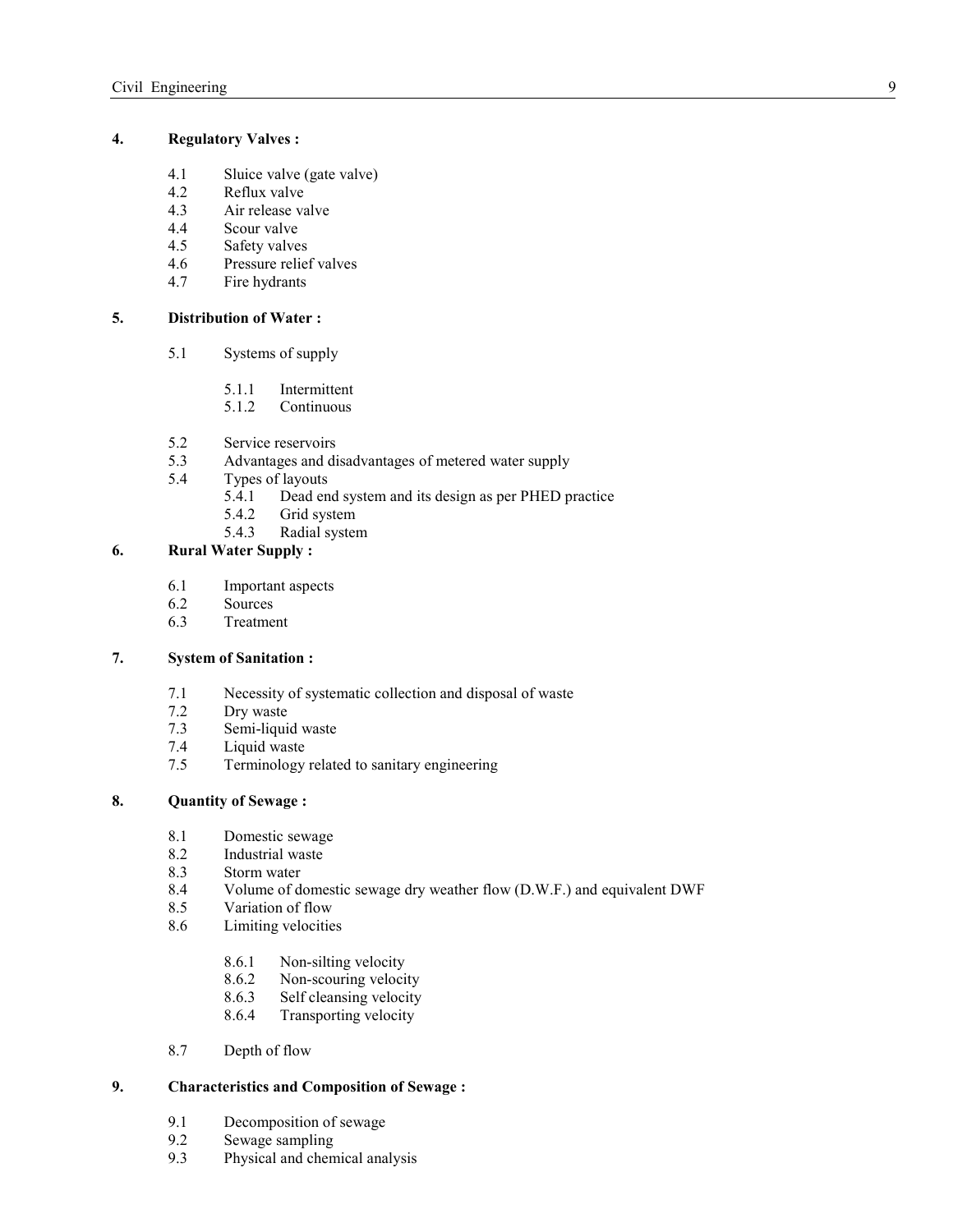- 9.4 Testing of sewage
	- 9.4.1 Physical test
	- 9.4.2 Biological test<br>9.4.3 Chemical test
	- Chemical test

## **10. Building Drainage :**

- 10.1 Aims and requirements
- 10.2 Fittings and arrangements in single and multi storied buildings<br>10.3 Different sanitary fitting and their installation
- 10.3 Different sanitary fitting and their installation<br>10.4 Traps, seal in traps
- Traps, seal in traps
- 10.5 Gulley trap
- 10.6 Intercepting trap<br>10.7 Grease trap
- Grease trap
- 10.8 Causes of breaking seal in the traps and precautions<br>10.9 Testing of house drainage system
- 10.9 Testing of house drainage system<br>10.10 Septic tank
- Septic tank
- 10.11 Soak pit

## **11. Sewerage Systems :**

- 11.1 Types
	- 11.1.1 Separate system
	- 11.1.2 Combined system
	- 11.1.3 Partially separate system
- 11.2 Stone ware sewers<br>11.3 Cast iron sewers
- 11.3 Cast iron sewers<br>11.4 Concrete sewers
- Concrete sewers
- 11.5 Sewer Joints
- 11.6 Different shapes of sewers

## **12. Appurtenances :**

- 12.1 Manholes
	- 12.1.1 Location
	- 12.1.2 Location
	- 12.1.3 Construction
- 12.2 Drop manhole<br>12.3 Inlets
- Inlets
- 12.4 Catch basin<br>12.5 Inverted syp
- Inverted syphon
- 12.6 Flushing tanks<br>12.7 Ventilating sha
- Ventilating shaft
- 12.8 Lamp holes

## **13. Laying of Sewers :**

- 13.1 Setting out alignment
- 13.2 Excavation
- 13.3 Checking the gradient using boning rod<br>13.4 Preparation of bed
- Preparation of bed
- 13.5 Lowering, laying and jointing
- 13.6 Testing
- 13.7 Back filling
- 13.8 Construction of masonry sewers
- 13.9 Construction of surface drains
- **14. Maintenance :**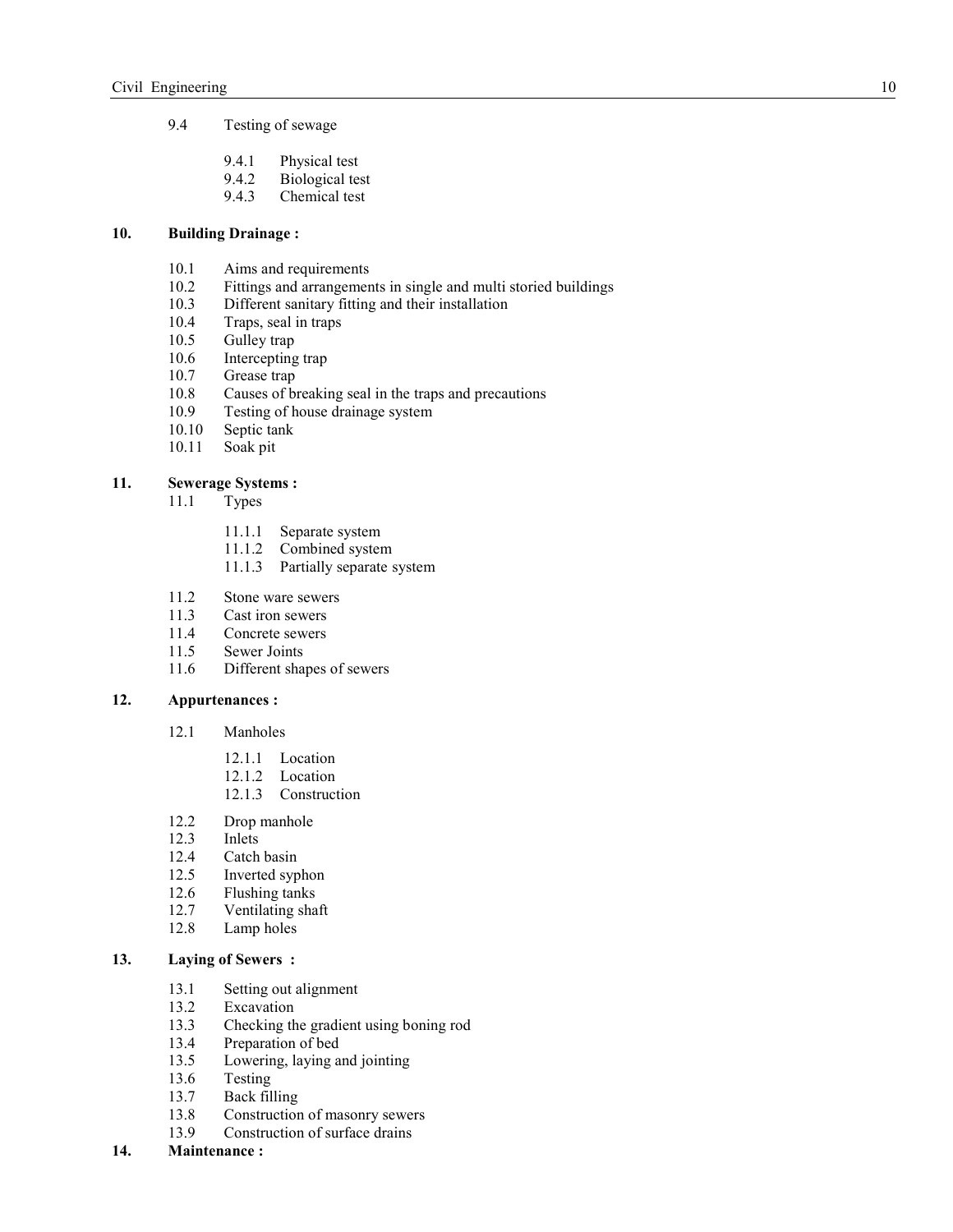- 14.1 Inspection of mains<br>14.2 Cleaning of sewers
- Cleaning of sewers
- 14.3 Precautions during cleaning operations
- 14.4 Maintenance of traps<br>14.5 Cleaning of house dra
- Cleaning of house drainage line
- 14.6 Ventilation of sewers
- 14.7 Tools and equipment needed for maintenance

#### **15. Sewage Disposal :**

- 15.1 General composition of sewage
- 15.2 Strength of sewage
- 15.3 Land disposal
- 15.4 Dilution method of disposal<br>15.5 Nuisance due to disposal
- Nuisance due to disposal
- 15.6 Self purification of streams

## **16. Treatment and Disposal :**

- 16.1 Primary treatment<br>16.2 Secondary treatment
- Secondary treatment
- 16.3 Function and construction of
	- 16.3.1 Screening chambers
	- 16.3.2 Grit chambers
	- 16.3.3 Clarifier chambers
	- 16.3.4 Trickling filters
	- 16.3.5 Aeration tank
	- 16.3.6 Activated sludge process
- 16.4 Sludge treatment<br>16.5 Sludge digestion
- Sludge digestion
- 16.6 Sludge disposal

#### **17. Rural Sanitation :**

- 17.1 Introduction<br>17.2 Drv and wet
- Dry and wet latrines : selection, location, design life
- 17.3 Latrine for waterlogged high flood areas.
- 17.4 Aqua privies
- 17.5 Storm water and sludge problem

#### **PRACTICALS**

- 1. To determine residual chlorine by Orthotolidine-Sodium test.
- 2. To determine optimum dose of coagulant by jar test.
- 3. To determine hardness of water by E.D.T.A. test.
- 4. To determine pH value of water by universal indicator method.
- 5. To determine total, dissolved and suspended solids in a water.
- 6. To determine turbidity of water by Jackson Turbidimeter or nephelometer.
- 7. To determine the alkalinity by titration method.
- 8. Sampling procedure for water and sewage.
- 9. Determination of chlorides of sewage sample.
- 10. Determination of sulphates of sewage sample.
- 11. Determination of BOD of sewage sample.
- 12. Determination of COD of sewage sample.

## **REFERENCE BOOKS:**

#### 1. Water Supply Engg. S. K. Garg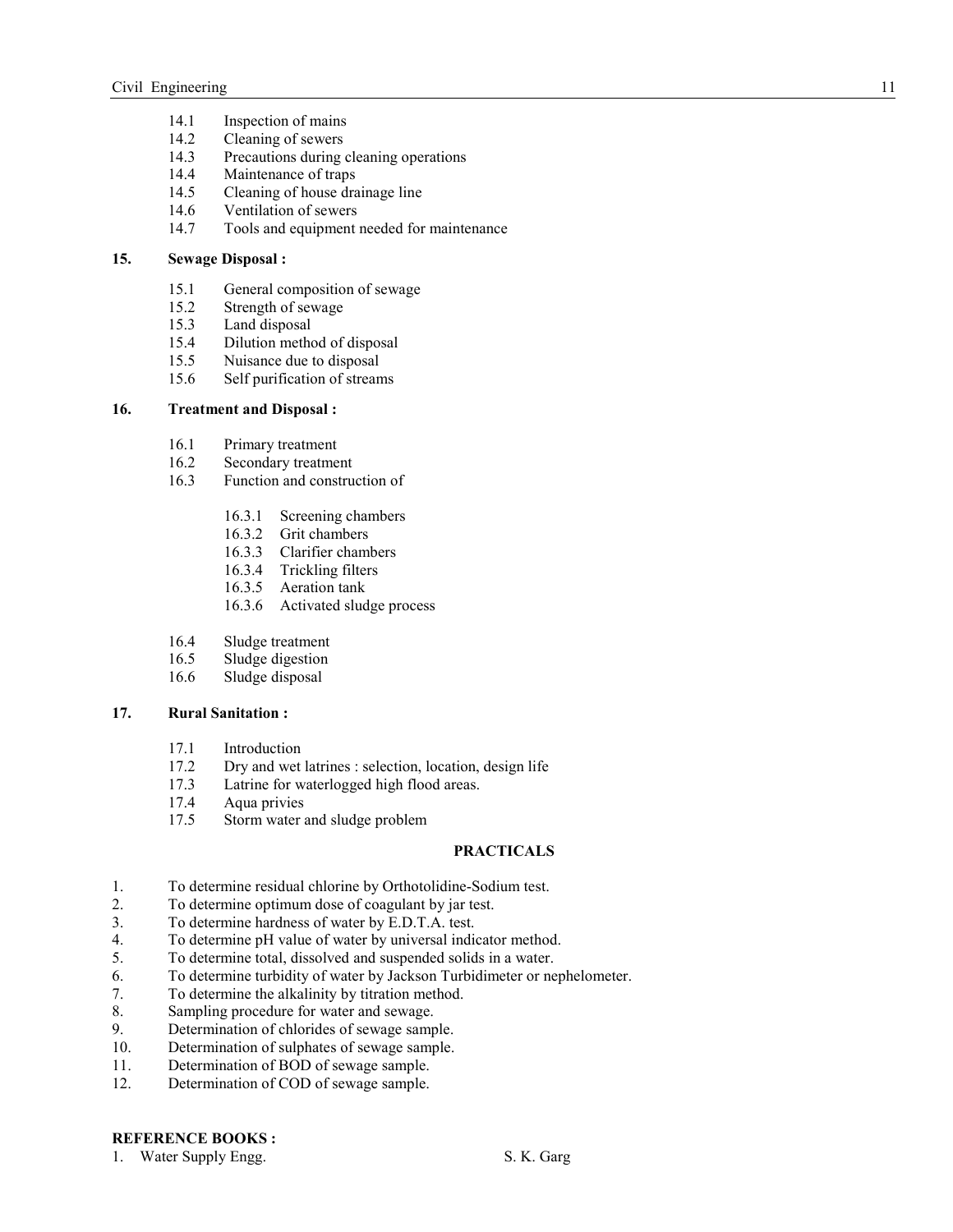- 2. Water Supply & Sanitary Engg. Rangwala
- 3. Water Supply Engineering B.C. Punmia
- 4. Sanitary Engineering S.K. Garg
- 
- 
- 7. Water Supply  $&$  Sanitary Engg.

5. Sanitary Engineering Rangwala<br>
6. Sanitary Engineering B.C. Punmia 6. Sanitary Engineering B.C. Punmia<br>
7. Water Supply & Sanitary Engg. 6. G.S. Birde & J.S. Birde

## \* \* \* \* \* **IRRIGATION ENGINEERING**

CODE CE 306 L T P  $2 \quad 1 \quad -$ 

#### **RATIOALE**

 In the field of irrigation engineering a diploma engineer is responsible for maintenance and smooth running of IRRIGATION channels. So he should have sufficient knowledge of water management for the growth of crops in the country.

In the field of irrigation engineering, a diploma engineer is responsible for maintenance and smooth running of irrigation channels. So he should have sufficient knowledge of water management for the growth of crops in the country. Irrigation engineering is taught in the diploma course to impart the knowledge of :

I. System of channels providing irrigation at agricultural areas.

II. Crops and irrigation structures.

#### **CONTENTS**

#### **1. Introduction:**

- 1.1 History of irrigation development in India.
- 1.2 Classification and different methods of irrigation.

## **2. Water Requirements of Crops :**

- 2.1 Classes and availability of soil water<br>2.2 Depth and frequency of irrigation
- Depth and frequency of irrigation
- 2.3 Relationship between duty, delta and base period.
- 2.4 Gross command area (G.C.A.) culturable commanded area (C.C.A.), culturable cultivated and uncultivated area. Intensity of irrigation
- 2.5 Factors affecting duty of water, methods of improving duty
- 2.6 Principal crops of rajasthan and India. Sowing and harvesting time
- 2.7 Water requirements and rotation of different crops
- 2.8 Calculation of water requirement for a given irrigated area.

#### **3. Hydrology:**

- 3.1 Hydrologic cycle
- 3.2 Rainfall its characteristics and methods of measurement.
- 3.3 Run off, factors affecting run off, determination of average annual run off.
- Importance and different methods of gauging stream flow. Hydrograph, unit hydrograph and flood hydrograph

#### **4. Dams :**

- 4.1 Types of Dams<br>4.2 Selection of site
- Selection of site for a dam
- 4.3 Forces acting on a gravity dam
- 4.4 Failure of gravity dams

## **5. Earthen and Rock fill Dams :**

5.1 Homogeneous dams and composite dams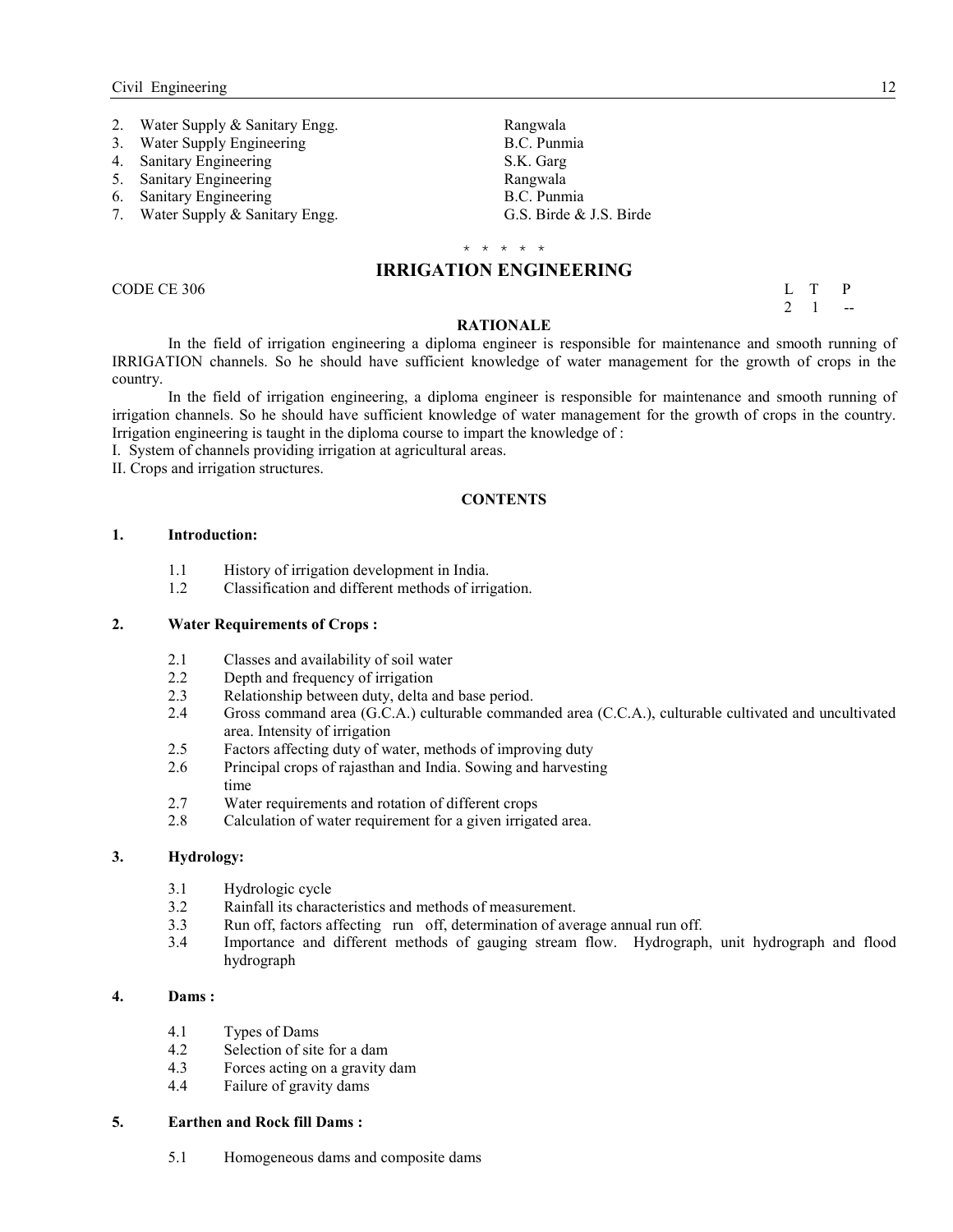- 5.2 Causes of failure of earthen dams<br>5.3 Drainage of earthen dam
- 5.3 Drainage of earthen dam
- 5.4 Rock-fill dams : basic features and its need

### **6. Spillways :**

6.1 Brief description and functions of different types of spillways

### **7. River Training Works :**

- 7.1 River behaviour in plane and mountainous regions
- 7.2 Different methods of river training works sketches and brief description

### **8. Canals :**

- 8.1 Explanation of terms-canal<br>8.2 Classification of canals. cl
- 8.2 Classification of canals, channel, major distributory, minor distributory, water course, navigation canal, hydro-canal, irrigation canal, perennial canal, inundation canal
- 8.3 Water shed<br>8.4 Drainage
- **Drainage**
- 8.5 Alignment of irrigation canal
- 8.6 Explanation of terms-critical velocity, rugosity coefficient, velocity ratio, silt factor
- 8.7 Regime, regime slope, regime dimensions
- 8.8 Relation between Kennedy's critical velocity ratio and Lacey's silt factor.
- 8.9 Problems of sediment transport in channels.<br>8.10 Salient features of Kennedy's and Lacey's si
- Salient features of Kennedy's and Lacey's silt theories
- 8.11 Computing the losses in irrigation channels

## **9. Water Logging :**

- 9.1 Definition<br>9.2 Causes ef
- Causes, effects and preventive measures
- 9.3 Types of canal lining brief description and advantages

## **10. Diversion Head Works :**

- 10.1 Typical layout of head works
- 10.2 Brief description, sketches and function of component parts of weir or barrage Scouring sluices, silt excluder
- Scouring sluices, silt excluder
- 10.4 Divide-wall
- 10.5 Fish ladder
- 10.6 Guide bank
- 10.7 Marginal bunds
- 10.8 Head regulator
- 10.9 Classes of weirs
	- 10.9.1 Rockfill weir
	- 10.9.2 Bligh type weir
	- 10.9.3 Khosla type weir
	- 10.9.4 Pickup weir
- 10.10 Causes of failure of weirs.

## **11. Cross Drainage Works :**

- 11.1 Brief description of different methods of disposal of drainage intercepted by canals
- 11.2 Inlet and outlet
- 11.3 Aqueduct and syphon aqueduct<br>11.4 Super passage and syphon
- Super passage and syphon
- 11.5 Level crossing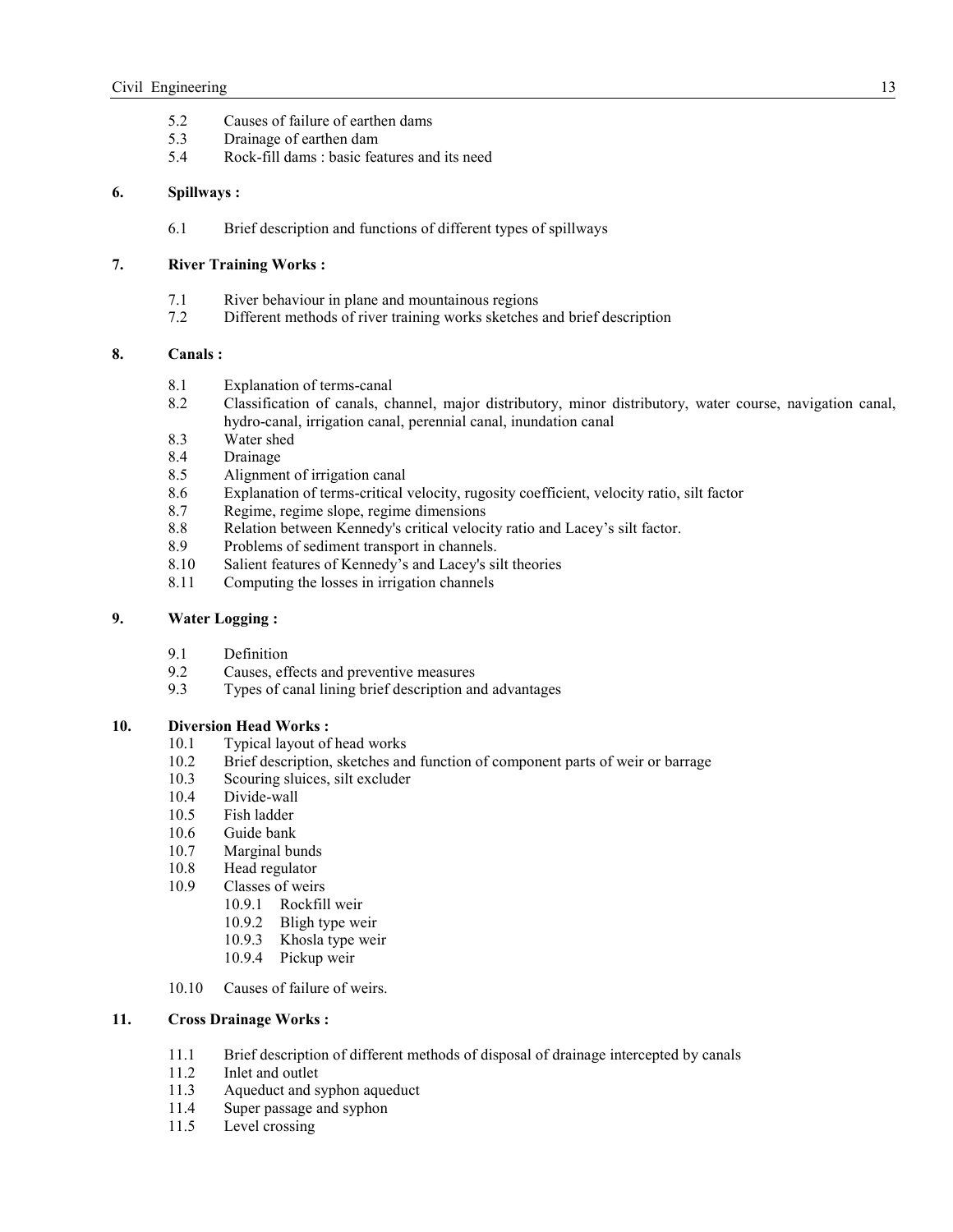#### **12. Distributory Works :**

- 12.1 Brief description and sketches of
	- 12.1.1 Distributory head
	- 12.1.2 Silt selective device
	- 12.1.3 Discharge regulator
	- 12.1.4 Tail escape
	- 12.1.5 Bed bar tail escape

## **13. Well Irrigation :**

- 13.1 Explanation of terms well, open well tube well, shallow and deep well, ground water reservoir, mota layer, depression head, cone of depression, radius of influence critical velocity.
- 13.2 Classification of tube well
	- 13.2.1 Slotted wells
	- 13.2.2 Strainer wells
	- 13.2.3 Cavity wells
- 13.3 Brief description and sketches of common types of strainer
- 13.4 Construction of strainer well selection of site boring and lowering of casing tube, preparation of strata chart, lowering strainers, shrouding, development
- 13.5 Construction of slotted and cavity wells
- 13.6 Duty of open wells and tube wells
- 13.7 Relative advantages and disadvantages of open wells and tube wells.

#### **REFERENCE BOOKS:**

- 1. Irrigation & Water Power Engg. Dr. B.C. Punmia
- 2. Irrigation & Water Power Engg. Dr. P.N. Modi
- 3. Irrigation & Water Power Engg. S.K. Garg
- 4. Elem. Irrigation Engg. (Hindi) Gurcharan Singh
- 5. Elem. Irrigation Engg. (Hindi) B.L. Gupta
- 6. Fundamental Principles of Irrigation Engg. V.B. Priyani

\* \* \* \* \*

## **CIVIL ENGINEERING ESTIMATING AND COSTING**

CODE CE 307 L T P  $CC 307$  1 -- 4

## **RATIONALE**

 A diploma holder should have the knowledge about to forecast the quantity of materials required for each item of work from the available drawings. The student should also know about specifications of each work, knowledge of earthwork calculation and preparing of abstract of cost.

 A diploma holder in civil engineering has a major job of valuation and rent fixation. Once he is working as junior engineer or contractor he must be familiar with the departmental procedures. The student will get the knowledge of making tender notices, inviting tenders, executing contracts and recording M.B.

## **CONTENTS**

## **1. Introduction :**

- 1.1 Purpose
- 1.2 Importance of estimating
- 1.3 Common items of works in civil engineering construction works
- 1.4 Units of measurement for common items of works
- 1.5 Methods of measurement
- 1.6 Explanation of common terms used for estimating
- 1.7 Different types of estimates and their significance
- 1.8 Merits and demerits.
- 1.9 Methods of taking out quantities
- 1.10 Study of Basic Schedule of Rates (B.S.R.)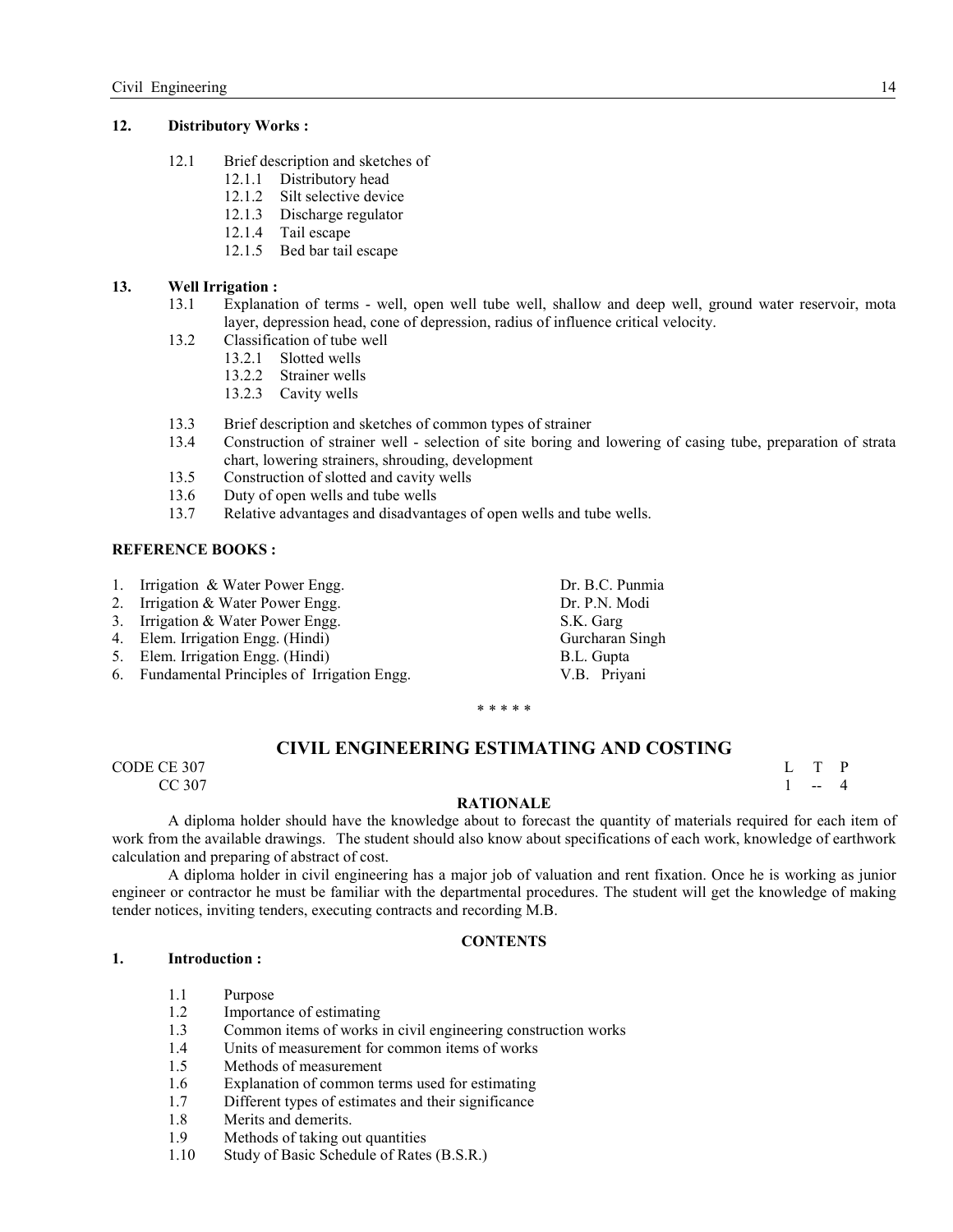#### **2. Rate-Analysis :**

- 2.1 Factors affecting cost of work<br>2.2 Explanation of terms
- Explanation of terms
- 2.3 Prime cost
- 2.4 Original cost
- 2.5 Provisional items
- 2.6 Provisional sum
- 2.7 Day work, item wise<br>2.8 Analysis of cost of m
- Analysis of cost of material
- 2.9 Labour
- 2.10 Transport
- 2.11 Establishment charges and incidentals
- 2.12 Preparation of analysis of rates for items of work involved in building construction mentioned in practical syllabus.

## **3. Specifications :**

- 3.1 Importance of specifications. Principles for writing out specifications, types of specification
- 3.2 Writing general and detailed specifications for items of work in building construction mentioned in practical syllabus.

## **4. Detailed Estimates for Buildings :**

- 4.1 Calculation of quantities
- 4.2 Preparing abstract of cost for a residential building.

## **5. Earth Work Calculations for Road & Rail Formation :**

- 5.1 Earthwork calculations and estimates for roads and rail formation For earth work following methods may be used :
	- 5.1.1 Mean depth method.<br>5.1.2 Mean area method.
	- Mean area method.
	- 5.1.3 Prismoidal formula method
	- 5.1.4 Graphical method Using longitudinal and typical cross sections
- 
- 5.2 Cross section for different stations.<br>5.3 Finding earth work by these section Finding earth work by these sections
- 5.4 Calculation of permanent and temporary lands for roads
- 5.5 Economical depth of digging for canals
- 5.6 Mass haul diagram

## **6. Preparing Detailed Estimates for the Various Items of Work from the given Drawing for**

- 6.1 Detailed estimates for earthwork of irrigation canals<br>6.2 Septic tank and soak pit
- 6.2 Septic tank and soak pit<br>6.3 Bitumen road
- Bitumen road

## **7. Valuation of Property and Rent Fixation :**

- 7.1 Objects of valuation
- 7.2 Free-hold property<br>7.3 Lease-hold property
- Lease-hold property
- 7.4 Property income
- 7.5 Obsolescence
- 7.6 Market-value
- 7.7 Book value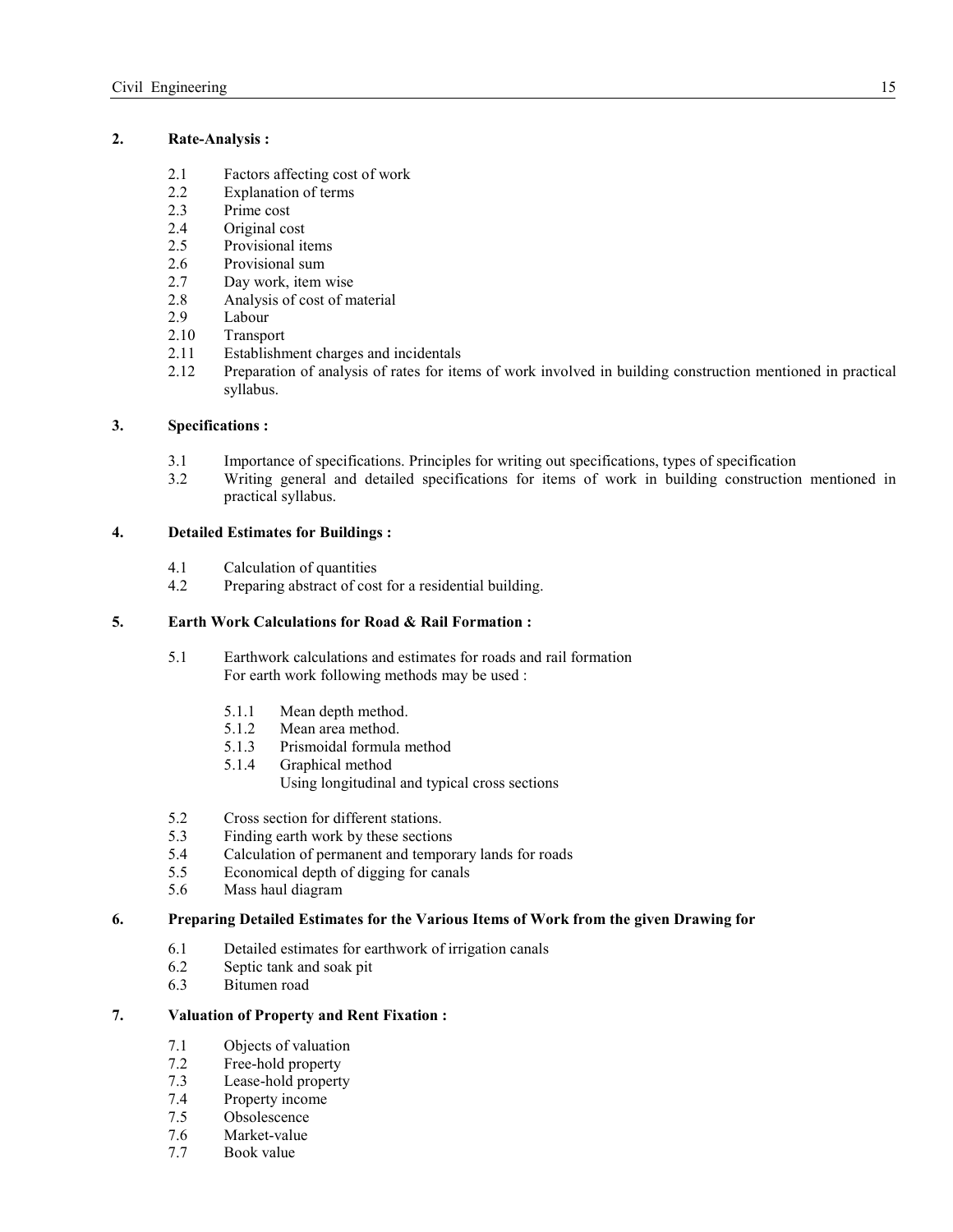- 7.8 Distress value
- 7.9 Monopoly value
- 7.10 Salvage value
- 7.11 Scrap value<br>7.12 Accommoda
- 7.12 Accommodation value<br>7.13 Replacement value
- Replacement value
- 7.14 Sentimental value
- 7.15 Speculative value
- 7.16 Factors affecting the value of the property
- 7.17 Annuity
- 7.18 Capital cost<br>7.19 Capitalized
- Capitalized value
- 7.20 Year's purchase
- 7.21 Methods of determining depreciation<br>7.22 Valuation of property
- 7.22 Valuation of property<br>7.23 Method of determining
- 7.23 Method of determining valuation of property<br>7.24 Typical valuation report
- 7.24 Typical valuation report<br>7.25 Types of rents
- Types of rents
- 7.26 Rules of capital cost fixation for govt. buildings
- 7.27 Rules for calculation of standard rent

## **8. Procedure of Works :**

- 8.1 Main staff structure of engineering department
- 8.2 Duties of junior engineer
- 8.3 Administrative approval
- 8.4 Expenditure sanction or approval
- 8.5 Technical sanction or a approval
- 8.6 Tender System<br>8.7 E-tendering
- E-tendering
- 8.8 Technical bid and financial bid
- 8.9 Appropriation and re-appropriation of funds<br>8.10 Procedure for original minor and maior work
- Procedure for original minor and major works
- 8.11 Repair works
- 8.12 Types of estimates<br>8.13 Preliminary estimates
- Preliminary estimate
- 8.14 Cubical content estimate
- 8.15 Plinth area estimate<br>8.16 Revised estimate
- Revised estimate
- 8.17 Supplementary estimate
- 8.18 Daily labour on muster roll system<br>8.19 Completion report
- Completion report

## **9. Stores, Tools and Plants :**

- 9.1 Purchase of stores<br>9.2 Reserve of stock
- Reserve of stock
- 9.3 Dead stock
- 9.4 Surplus and unserviceable stores<br>9.5 Verification of stores
- Verification of stores
- 9.6 Issue of materials from stock
- 9.7 Tools and plants<br>9.8 M.A.S. account
- M.A.S. account

## **PRACTICALS**

- 1. Writing units for various items of work involved in construction
- 2. Recording measurement in M.B.
- 3. Finding out the quantities of work for a residential building.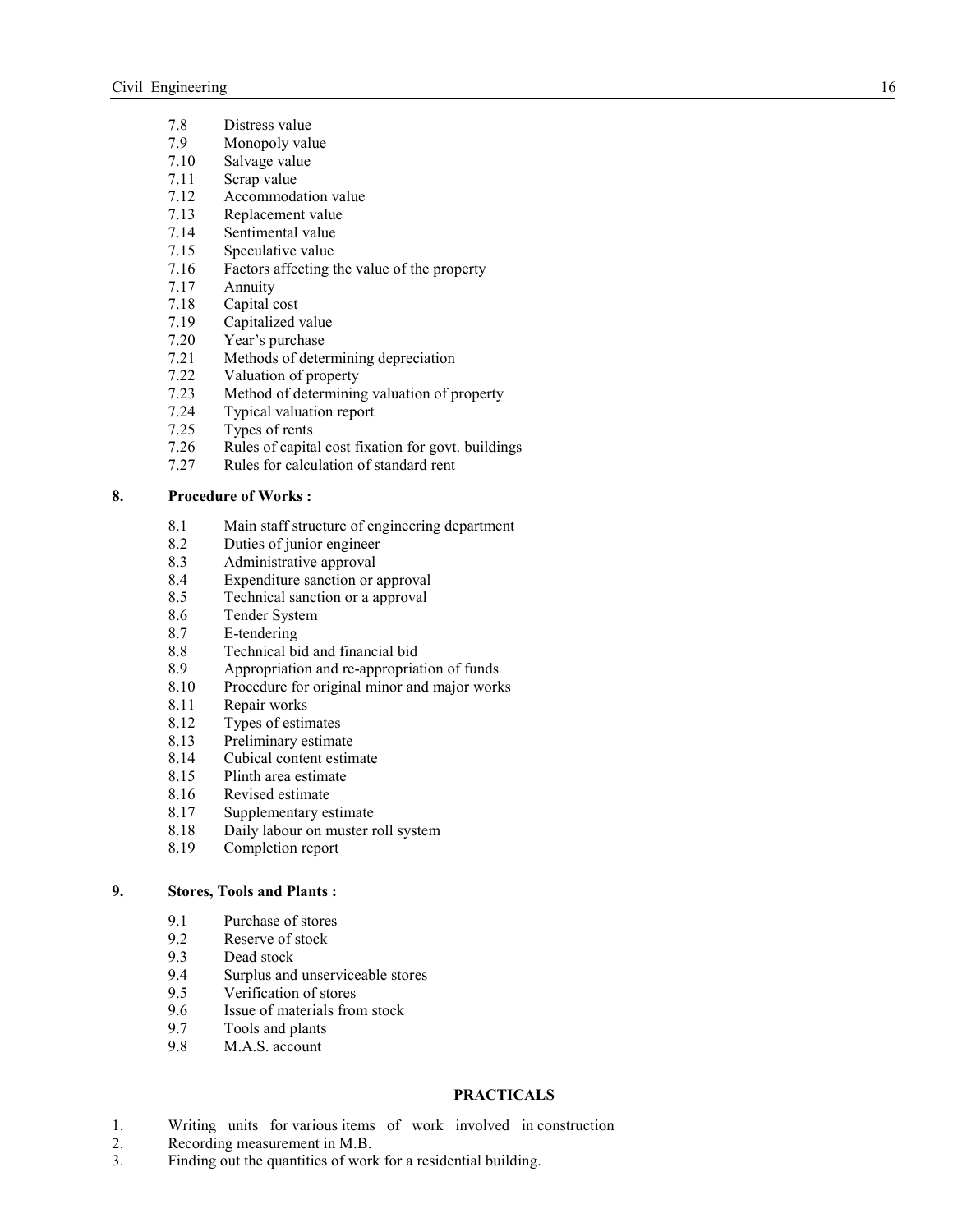- 4. Calculation of arch masonry.<br>5. Preparation of detailed estimation
- Preparation of detailed estimate for a residential building.
	- 5.1 Single storey<br>5.2 Double storey
	- Double storey
- 6. Writing detailed specifications and rate analysis schedules for
	- 6.1 Earth work in excavation.
	- 6.2 Concrete in foundation.
	- 6.3 Brick work in sub and super structure.
	- 6.4 Random rubble and Ashler masonry.
	- 6.5 RCC in beams and slabs.
	- 6.6 Plastering
	- 6.7 Pointing
	- 6.8 White washing, colour washing and distempering
- 7. Calculation of earthwork by average depth, average area, prismoidal formula and graphical method.
- 8. Find out earthwork for roads using longitudinal section and typical cross section.
- 9. Calculation of permanent and temporary land for roads.
- 10. Finding earth work for irrigation canals using L-section and cross section.
- 11. Calculation of permanent and temporary land for canals
- 12. Detailed estimate for septic tank and soak pit
- 13. Valuation by different methods.
- 14. Typical valuation reports
- 15. Calculation of rent of residential building
- 16. Calculation of rent of commercial building

## **REFERENCE BOOKS:**

- 1. Estimating & Costing Chakerborty
- 2. Estimating & Costing B.N. Dutta
- 3. Estimating & Costing **Rangwala**
- 4. Estimating & Costing Bhasin
- 5. Estimating & Costing Vazirani & Chandola
- 
- 6. Civil Engg. Estimating & Costing and Mahajan Mahajan Mahajan S.S. Birdie 7. Civil Engg. Estimating  $& Costing$
- 8. P.W.D. Basic Schedule of Rates of Rajasthan State

\* \* \* \* \*

## **ENVIRONMENTAL ENGINEERING**

CODE CE 308 L T P

 $1 \quad 1 \quad -1$ 

#### **RATIONALE**

 A civil engineering diploma holders must have the knowledge of different types of pollution caused due to industrialisation and construction activities so as he may help in balancing the ecosystem and control pollution by providing controlling measures. He should also be aware of the environment laws for effectively controlling the pollution of environment.

#### **CONTENTS**

## **1. Environment and Ecology :**

- 1.1 Definition and understanding of their concept
- 1.2 Ecosystem
- 1.3 Energy flow in an ecosystem<br>1.4 Important bio chemical cycles
- Important bio chemical cycles (water, carbon, oxygen)
- 1.5 Communities relationship in an eco system

#### **2. Factors Affecting Environmental Pollution :**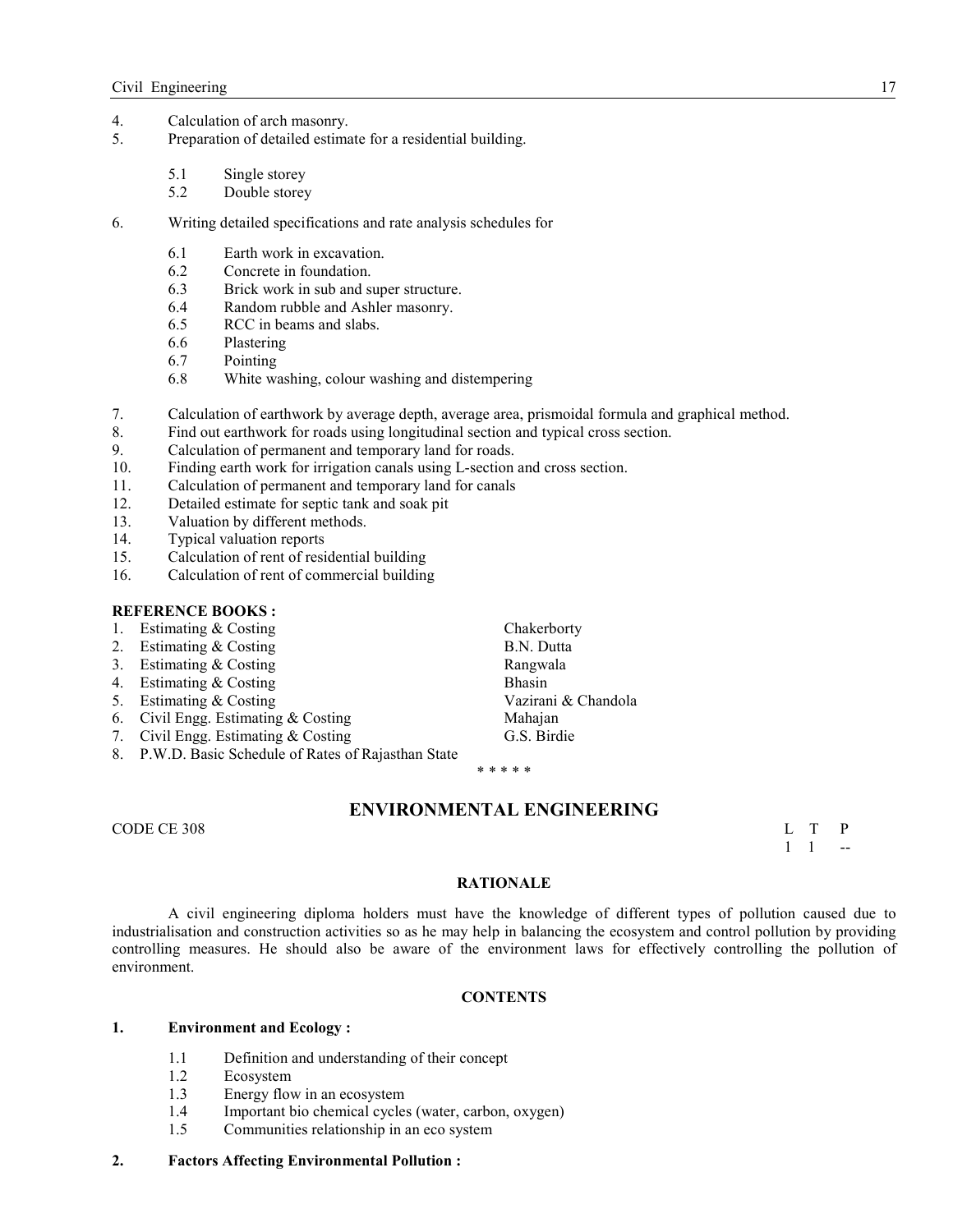- 2.1 Population<br>2.2 Urbanisatic
- 2.2 Urbanisation<br>2.3 Industrialisati
- **Industrialisation**
- 2.4 Transportation
- 2.5 Insecticide
- 2.6 Animals
- 2.7 Wars
- 2.8 Deforestation

## **3. Water Pollution :**

- 3.1 Fresh water
	- 3.1.1 Causes of water pollution in surface and ground water
	- 3.1.2 Water quality standards
	- 3.1.3 Remedial measures to control fresh water pollution

## 3.2 Waste water

- 3.2.1 Adverse effects of domestic and industrial effluents
- 3.2.2 Standards for industrial effluents
- 3.2.3 Remedial measures to control industrial pollution

### **4. Air Pollution :**

- 4.1 Definition
- 4.2 Sources
- 4.3 Harmful effects on living and non living beings<br>4.4 Permissible limits as per Indian standard
- Permissible limits as per Indian standard
- 4.5 Remedial measures

## **5. oise Pollution :**

- 5.1 Introduction<br>5.2 Sources of no
- 5.2 Sources of noise<br>5.3 Decibel scale
- 5.3 Decibel scale<br>5.4 Adverse effec
- Adverse effect on human beings and environment
- 5.5 Control measures

## **6. Land Pollution :**

- 6.1 Introduction<br>6.2 Sources of la
- Sources of land pollution
- 6.3 Effects of land pollution
- 6.4 Control measures<br>6.5 Soil conservation
- Soil conservation

## **7. Environmental Impact Assessment (EIA) :**

- 7.1 Introduction<br>7.2 E.I.A. of the
- E.I.A. of thermal power plants, mining and nuclear radiation

## **8. Global Environmental Issues :**

- 8.1 Deforestation
- 8.2 Land sliding<br>8.3 Recharging a
- Recharging and drying of water resources
- 8.4 Green house effects
- 8.5 Ozone depletion
- 8.6 Acid rain
- 8.7 Global warming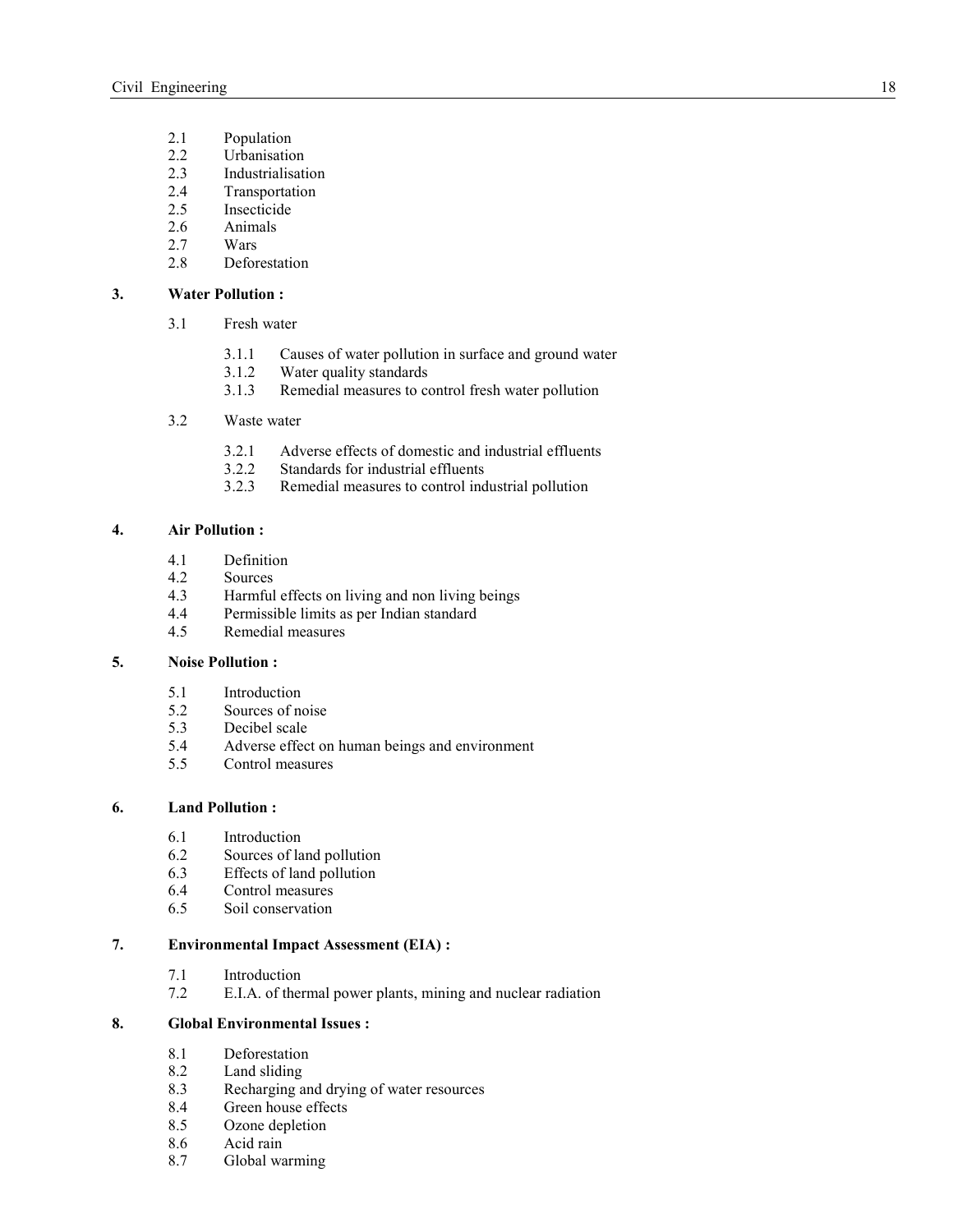## **9.**  Non Conventional Sources of Energy in Environmental Protection.

## **10. Pollution Control Acts :**

- 10.1 Water Pollution Control Act 1974 and 1981
- 10.2 Air Pollution Control Act 1981
- 10.3 Forest (Animal) Conservation Act 1972
- 10.4 Environmental Protection Act 1986<br>10.5 Pollution Control provisions in Mote
- 10.5 Pollution Control provisions in Motor Vehicle Act

#### **11. Environment Laws :**

- 11.1 Water Pollution Prevention and Control Act
- 11.2 Air Pollution Prevention and Control Act

#### **REFERENCE BOOKS:**

- 1. An Overview of Environment Engg. Kapoor
- 2. Water Supply & Sanitary Engg. Birdie & Birdie
- 3. पर्यावरण इन्जीनियरी
- 4. i;k Zoj.k vocks/k MkW- vk s>k
- 5. पर्यावरण अभियांत्रिकी व्याला के अजय कुमार उपाध्याय

\* \* \* \* \*

## **CONSTRUCTION MANAGEMENT AND ACCOUNTS**

CODE CE 309 L T P

 $1 \quad 1 \quad -1$ 

#### **RATIONALE**

A junior engineer is responsible for the management of a construction job at site. He is required to instruct the workmen, arrange the materials, tools and plants before carrying out any construction activity. He is also supposed to make payments to workmen and handle some govt. money. So this subject provides all the necessary know how for the systematic work and guidance to the diploma holders. Safety relating to civil works is also included in the contents.

#### **CONTENTS**

#### **1. Introduction :**

- 1.1 Different types of construction<br>1.2 Stages in construction from co
- Stages in construction from conception to realization
- 1.3 Construction team owners, engineer and contractor
- 1.4 Construction management
	- 1.4.1 Necessity
	- 1.4.2 Resources men power, machines, materials, money and management 1.4.3 Function of construction management-planning, organising, staffing, di
	- 1.4.3 Function of construction management-planning, organising, staffing, directing, controlling and coordinating
	- 1.4.4 Joint venturing and BOT (Build Operate and Transfer) projects

#### **2. Construction Planning :**

- 2.1 Construction project planning
- 2.2 Stages in planning
- 2.3 Bar charts
- 2.4 Introduction to Network
- 2.5 Planning and scheduling by bar charts
- 2.6 Limitations of bar chart<br>2.7 PERT and CPM
- PERT and CPM
- 2.8 Network construction
- 2.9 Determination of project schedule and critical path of a network for different cases 2.10 Resource allocation and cost time balancing.
- Resource allocation and cost time balancing.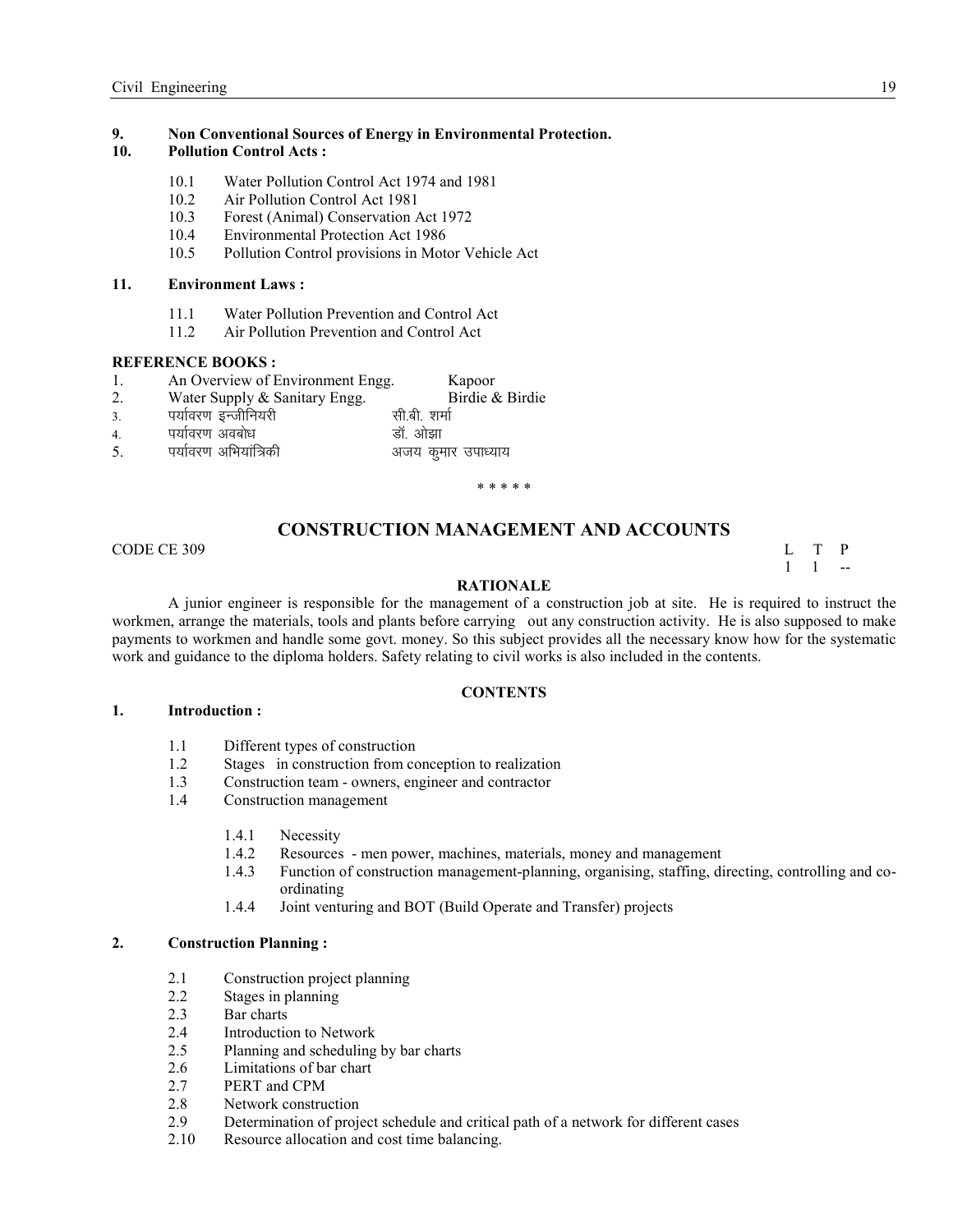## **3. Organisation :**

- 3.1 Types of organisation
	- 3.1.1 Line, functional and line  $\&$  staff and their description chart  $3.1.2$  Advantages disadvantages and applications of various organizations.
	- 3.1.2 Advantages, disadvantages and applications of various organisation
	- 3.1.3 Principles of organisation
	- 3.1.4 Site organisation
	- 3.1.5 Principles of storing and stacking materials at site
	- 3.1.6 Location of equipments
	- 3.1.7 Introduction of job layout and factors influencing it

## **4. Construction Contracts :**

- 4.1 Introduction
- 4.2 Proposal and agreements<br>4.3 Types of construction con-
- 4.3 Types of construction contracts : lumpsum contract, rate contract, cost plus contracts, turnkey contracts
- General conditions of contracts
- 4.5 Contract labour act.

## **5. Construction Labour :**

- 5.1 Condition of construction workers in India<br>5.2 Wages paid to workers
- Wages paid to workers
- 5.3 Trade unions
- 5.4 Trade union act
- 5.5 Important provisions of Minimum Wages Act
- 5.6 Productivity in construction
- 5.7 Workman's Compensations Act

## **6. Inspection and Quality Control :**

- 6.1 Technical services required for inspection
- 6.2 Quality construction
- 6.3 Quality control operation
- 6.4 Quality control in concreting, earthwork and other constructions.
- 6.5 Methods of recording progress of a project

## **7. Construction Safety :**

- 7.1 Meaning and scope<br>7.2 Legal requirements
- Legal requirements
- 7.3 Causes and effects of accidents
- 7.4 First Aid
- 7.5 First prevention
- 7.6 Safety programme
- 7.7 Safety training

## **8. Public Works Accounts :**

- 8.1 Payment to labourers
- 8.2 Payment to contractors and suppliers<br>8.3 Standard measurement book
- Standard measurement book
- 8.4 First and final bill
- 8.5 Running account bill
- 8.6 Advance payments
- 8.7 Hand receipt form no. 28<br>8.8 General instructions for p
- 8.8 General instructions for preparation of bills<br>8.9 Payment to work-charged establishment
- Payment to work-charged establishment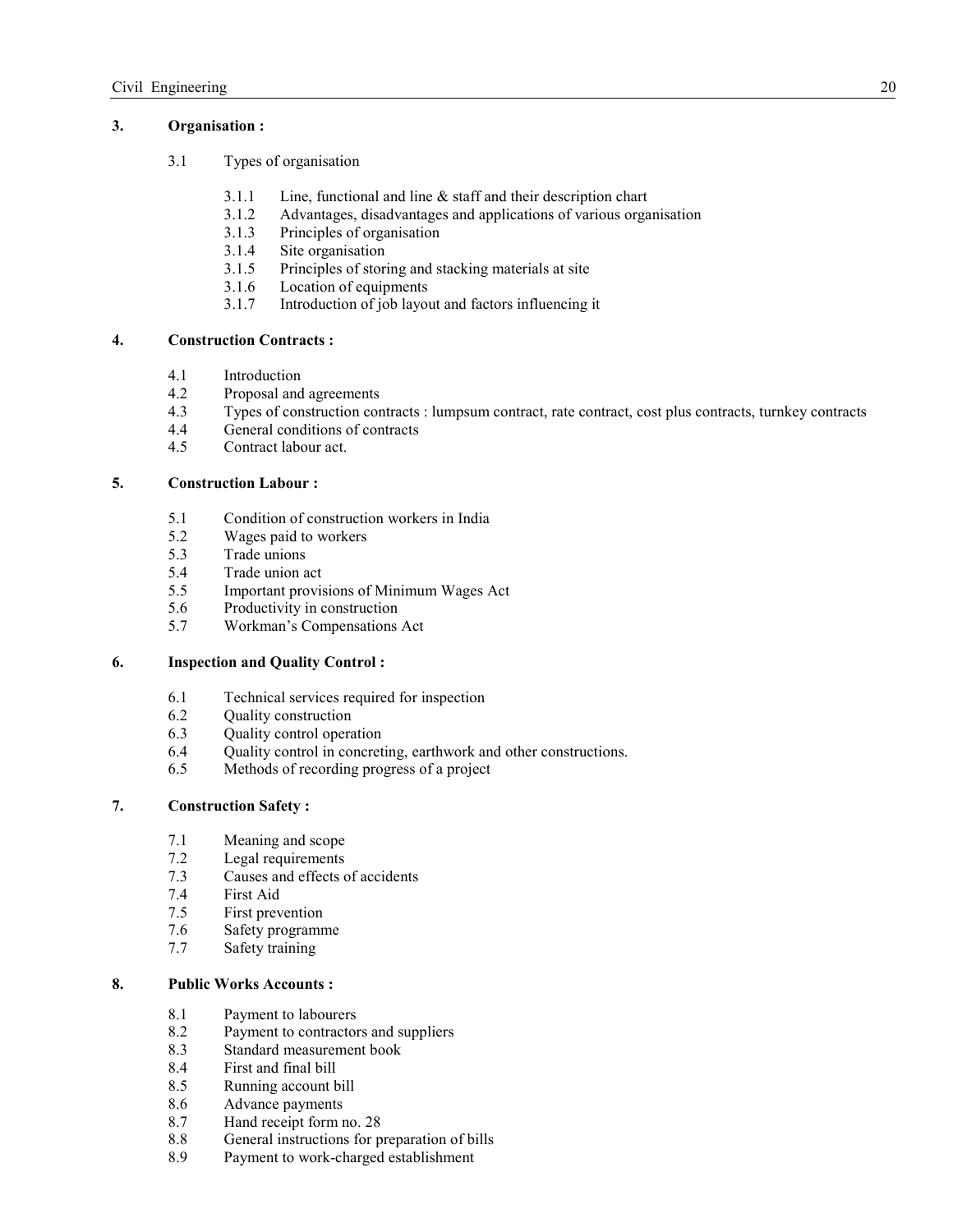- 8.10 Imprest account<br>8.11 Temporary adva
- Temporary advance account
- 8.12 Treasury challan
- 8.13 Cash book

## **REFERENCE BOOKS:**

- 1. Construction Management & Accounts Vazrani & Chandola
- 
- 2. Construction Management & Accounts Theorem H. Singh- (TMH).<br>
3. Estimating Costing & Specification in Civil Engg. M. Chakraborti 3. Estimating Costing  $&$  Specification in Civil Engg.
- 4. Estimating Costing & Specification in Civil Engg. S.Dutta.
- 5. Construction Management & Equipment **B.L. Gupta.**
- 6. Construction Equipment Dr. Mahesh Verma.
- 7. Construction Planning & Equipment Peuirtoy Mc. Graw Hill
- 8. Construction Planning & Equipment Satya Narayannn & Sushma Saxena
- 9. Construction Management & Equipment Subhash Sharma & Khanna.
- 10. PERT & CPM Dr. P.N. Modi.
- 11. Construction Management, Equipments & Accounts (Hindi) M.R.Choudhary

\* \* \* \* \*

## **EARTHQUAKE RESISTANT STRUCTURE**

 $\begin{array}{ccc}\n\text{CODE CE } 310 \\
\text{CC } 310\n\end{array}$  L T P  $CC 310$  1 1 --

## **RATIONAL**

 Earthquake Engineering deals with innovative ideas and knowledge in design and construction, which are put in practice to safeguard structures from seismic forces and prevent earthquake hazard from becoming a disaster.

### **CONTENTS**

## **1. Engineering Seismology :**

- 1.1 Introduction
- 1.2 Causes of Earthquakes
- 1.3 Seismology
	-
	- 1.3.1 Seismic Waves<br>1.3.2 Seismograph Seismograph
	- 1.3.3 Seismogram
- 1.4 Earthquake size<br>1.4.1 Magnitude
	- Magnitude
	- 1.4.2 Intensity
	- 1.4.3 Magnitude versus intensity
	- 1.4.4 Magnitude and intensity in seismic design
- 1.5 Classification of Earthquakes
- 1.6 Seismic zoning<br>1.6.1 Use of
	- Use of zoning map
	- 1.6.2 Tectonic Features of India
- 1.7 Seismic zones of India

#### **2. Structural Dynamics :**

- 2.1 Loads
- 2.2 Effect of Earthquake motion on structures
- 2.3 Fundamental natural period

# **3. Behaviour of Buildings During Earthquakes :** 3.1 Failure Mechanism of a Masonry Buildi

- Failure Mechanism of a Masonry Building
	- 3.1.1 Out of plane failure
	- 3.1.2 In plane failure
	- 3.1.3 Connection failure
	- 3.1.4 Diaphragm failure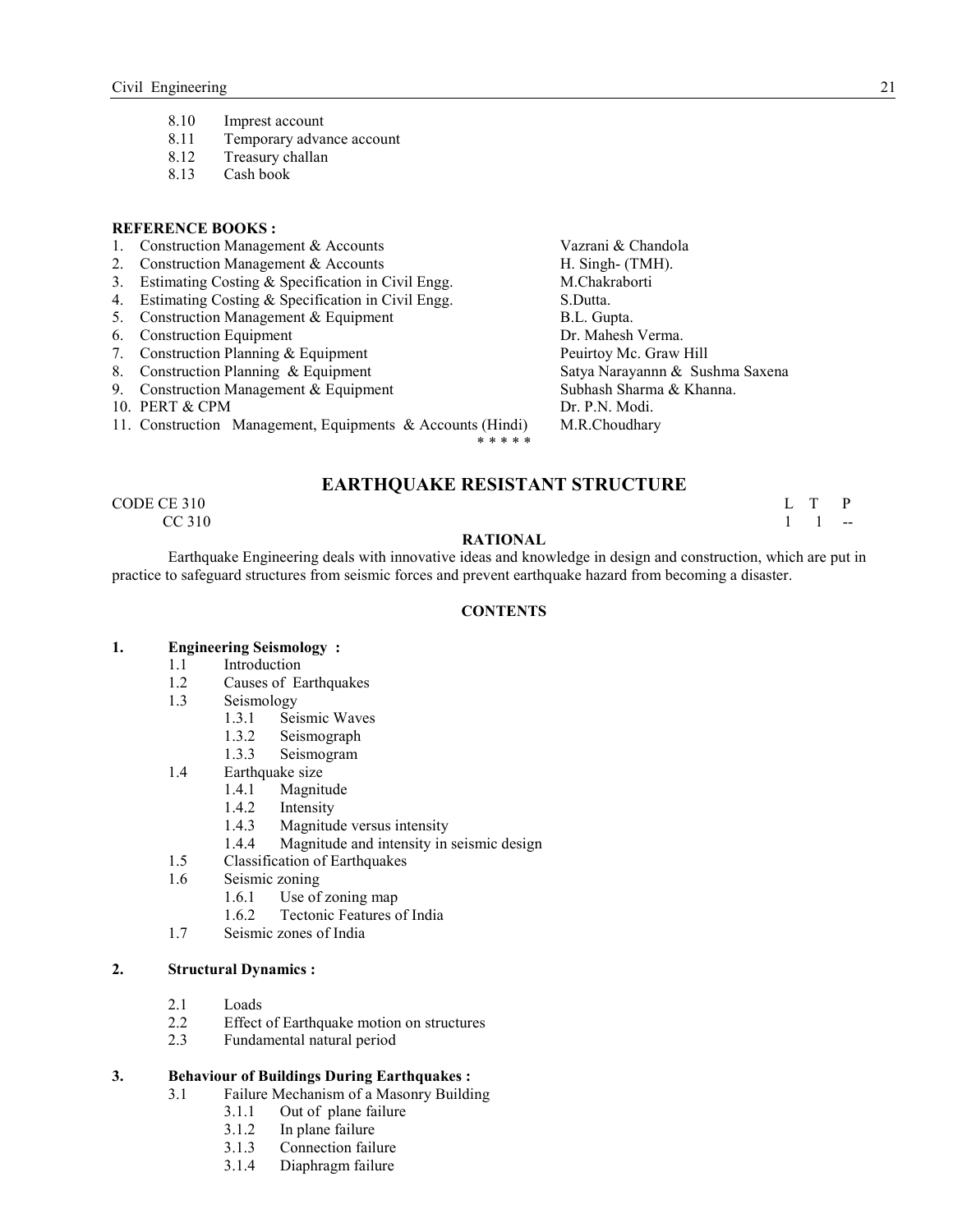- 3.1.5 Failure due to opening in walls
- 3.1.6 Pounding
- 3.1.7 Non structural components failure
- 3.2 Earthquake damage categories<br>3.3 Types of damages observed in
	- 3.3 Types of damages observed in traditionally built constructions during past Earthquakes
		- 3.3.1 Stone masonry
		- 3.3.2 Wooden building
		- 3.3.3 Earthen building
		- 3.3.4 Non-engineering reinforced concrete buildings
- 3.4 Common causes of damage.

## **4. Provisions for Seismic Strengthening of Masonry Constructions :**

- 4.1 Introduction
- 4.2 Earthquake resistant construction<br>4.3 Traditionally built masonry const
- Traditionally built masonry constructions
- 4.4 Types of construction<br>4.5 Seismic design codes
- Seismic design codes
- 4.6 Introduction of IS 4326, 1993
- 4.7 Special construction features (clause 5)
- 4.8 Categories of Buildings
- 4.9 Codal Provisions of IS 4326 : 1993
- 4.10 Seismic Strengthening Arrangements (Clause 8.4)
	- 4.10.1 Horizontal reinforcement
	- 4.10.2 Vertical reinforcement
- 4.11 Timber construction
	- 4.11.1 Types of timber construction
- 4.12 Introduction of IS : 13828 : 1993
	- 4.12.1 Earthquake resistance features of stone masonry
	- 4.12.2 Earthquakes resistance features of burnt clay brick in weak mortar
- 4.13 Introduction to IS : 13827 : 1993
	- 4.13.1 General recommendation for improving Earthquakes resistance of earthen constructions
	- 4.13.2 Seismic strengthening features of earthen building

## **5. Seismic Performance of Reinforced Concrete Buildings :**

- 5.1 Introduction
- 5.2 Flow of Inertia Forces
	- 5.2.1 Strong column-weak beam analogy
- 5.3 Effect of irregularities on performance of RC Buildings
	- 5.3.1 Definitions of irregular building
- 5.4 Identification of seismic damages in Reinforced concrete buildings

## **6. Ductile Detailing of Reinforced Concrete Buildings :**

- 6.1 Introduction
- 6.2 Codal Provision of IS 13920 : 1993 (General Specification (Clauses 5.0)
- 6.3 Flexural members (clause 6.0)
	- 6.3.1 Longitudinal Reinforcement<br>6.3.2 Transverse reinforcement
	- Transverse reinforcement
- 6.4 Columns and frame members subjected to axial load and bending (clause 7.0)
	- 6.4.1 Longitudinal reinforcement of columns
	- 6.4.2 Transverse reinforcement of columns
- 6.5 Special confining reinforcement
- 6.6 Beam column joint
- 6.7 Shear walls

## **7. Disaster Management :**

- 7.1 Introduction
- 7.2 Disaster management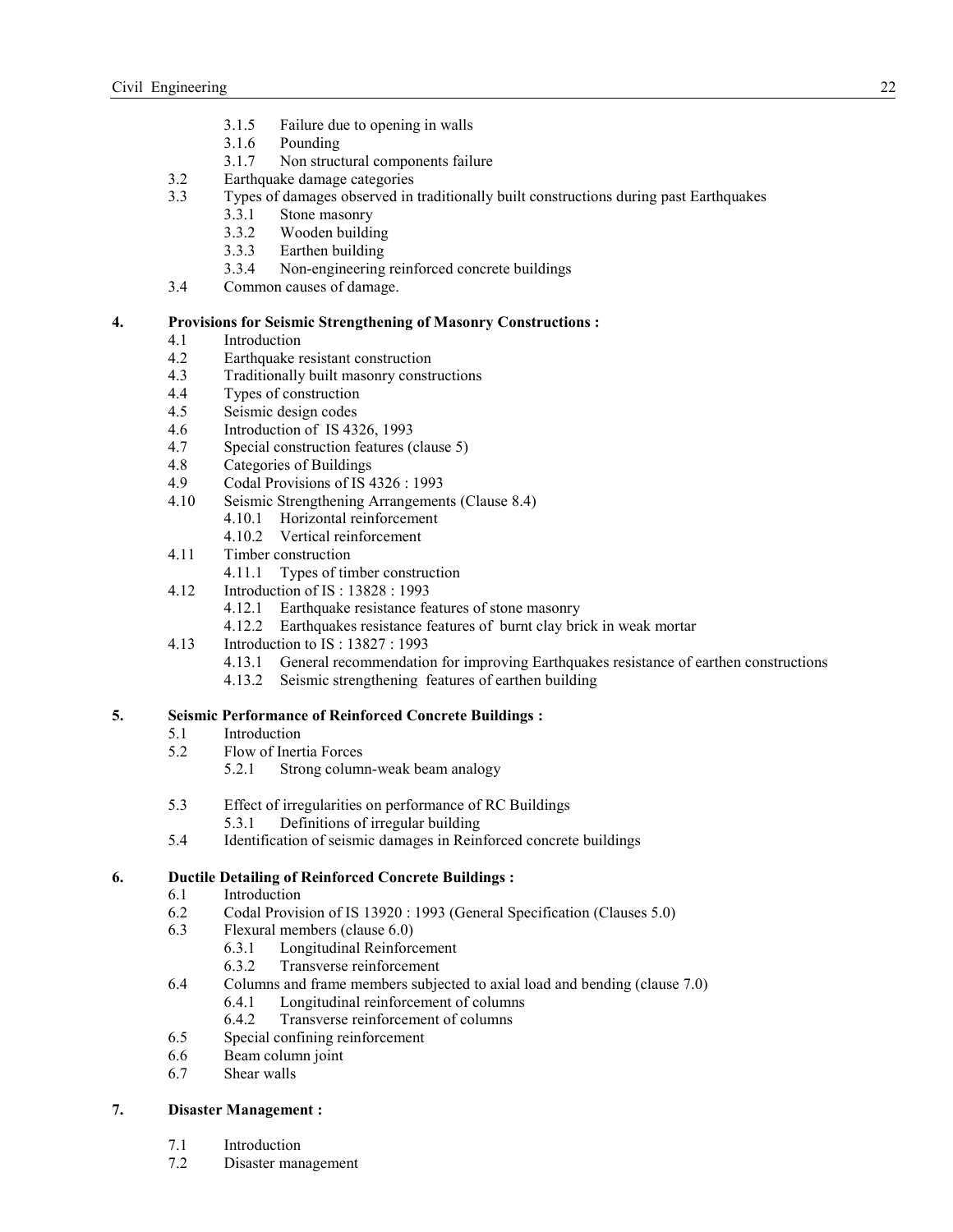- 7.3 Disaster rescue<br>7.4 Psychology of r
- Psychology of rescue
- 7.5 Rescue workers
- 7.5.1 Qualities of the Rescuer 7.6 Rescue equipment
- Rescue equipment
- 7.7 Safety in Rescue operations
	- 7.7.1 Basic precautions<br>7.7.2 Rescue worker saf
	- Rescue worker safety
	- 7.7.3 Casualty safety
	- 7.7.4 Equipment safety<br>7.7.5 Hazards arise due
	- Hazards arise due to breakdown of public utilities

- **REFERENCE BOOKS:**<br>1. Earthquake Resistant Design of Structures
- 2. I.S. Criteria for Earthquake Resistant Design of Structures IS: 1893<br>3. Earthquake Resistant Design & Construction of Building IS: 4326
- 3. Earthquake Resistant Design  $&$  Construction of Building
- 4. Ductile Detailing of Reinforced Concrete Structures IS: 13920<br>5. Elements of Earthquake Engineering Jai Krishna & A.R.
- 
- 6. Earthquake Resistant Building Construction Neelam Sharma

P. Agarwal & M. Shirkhande, Printice-Hall , Pub. IS: 1893

- 
- 
- 
- Jai Krishna & A.R. Chandrashekharan South Asian Pub.

**\* \* \* \* \***